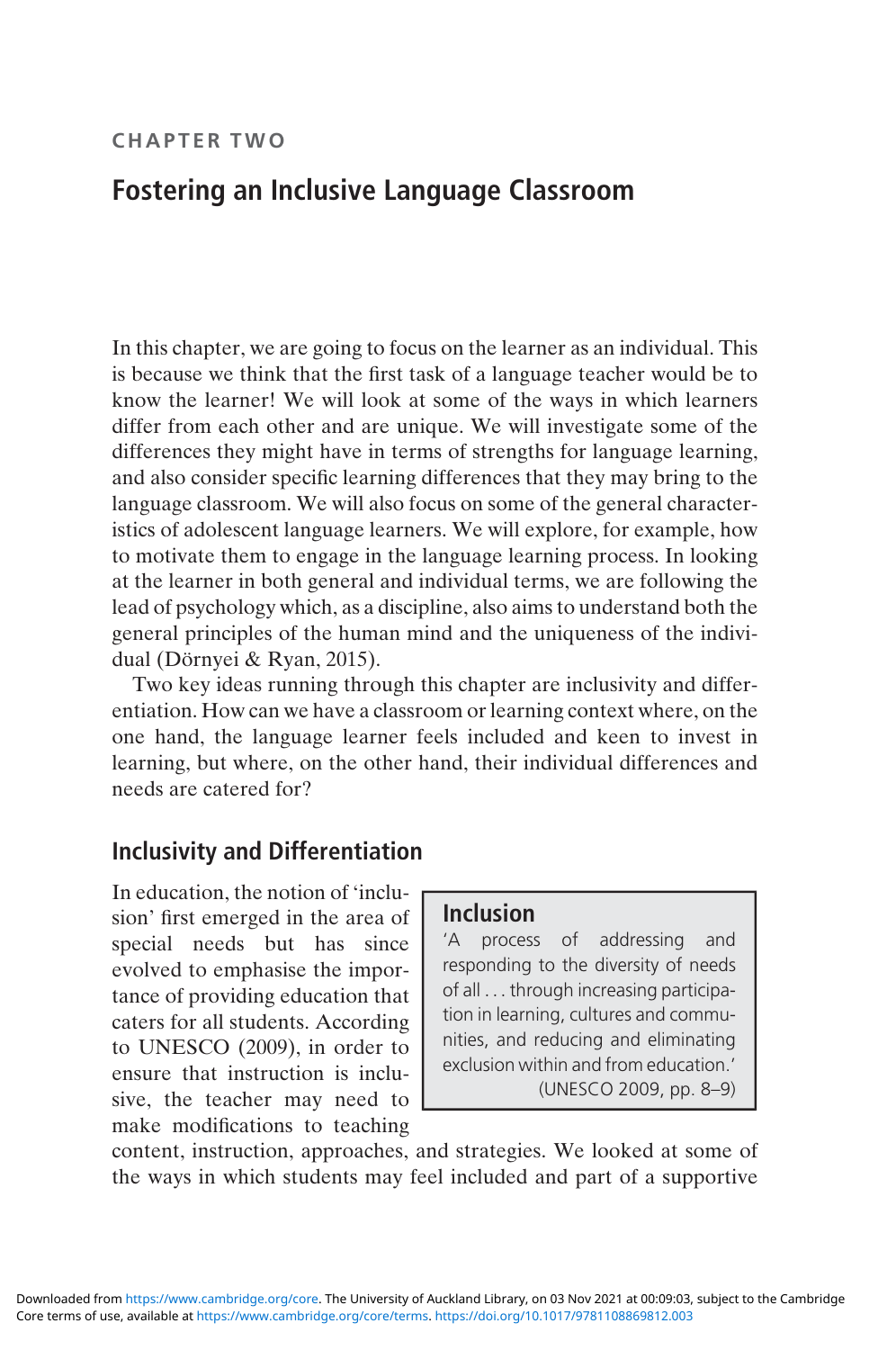classroom environment in Chapter 1. An inclusive classroom will allow for differentiation, that is, it will make space for, and even celebrate, the ways in which students are different from each other. In a paper highlighting practices which centre on flexibility and differentiation, Liu et al. (2017, p. 386) describe a school which had the following ethos:

#### 'Being Different, Belonging Together'

This ethos emphasises an important idea, that is, that inclusivity caters for difference. There is a tension perhaps, between, on the one hand, ensuring equal opportunity and social inclusion for all learners (Leung, 2016) and, on the other hand, valuing and accommodating the needs of the individual (Spada, 2007).

What are some of the ways in which learners may differ from each other in the language classroom? They may differ in terms of aptitude for language learning and motivation or interest in learning an additional language. They may come from different linguistic, cultural, and ethnic backgrounds, and from different socio-economic backgrounds. They may have specific learning differences, for example, special physical or learning needs. We will explore some of these differences in this chapter, with the aim of investigating how the language classroom may be inclusive of the richness and diversity that these learners bring to the language learning context.

There is one thing that the adolescent learners we focus on in this book have in common, and that is not a point of difference, this is age. We have already mentioned elsewhere how adolescence is an optimal age for language learning (see Chapter 1)! This is because the adolescent learner is faster at learning, has better memory and has developed metalinguistic awareness, or the ability to see and reflect on patterns and characteristics of language (see Chapter 5). All these abilities are important for language learning, as we will see in the next section, on language aptitude.

### Language Aptitude

The idea that language learners differ in the ability they have to learn another or additional language is one that has, historically, been unpopular, if not controversial. One of the reasons for this is

#### Aptitude

Aptitude is a learner's inherent ability for language learning. It consists of several components and is not considered part of general intelligence.

(Abrahamsson & Hyltenstam, 2008)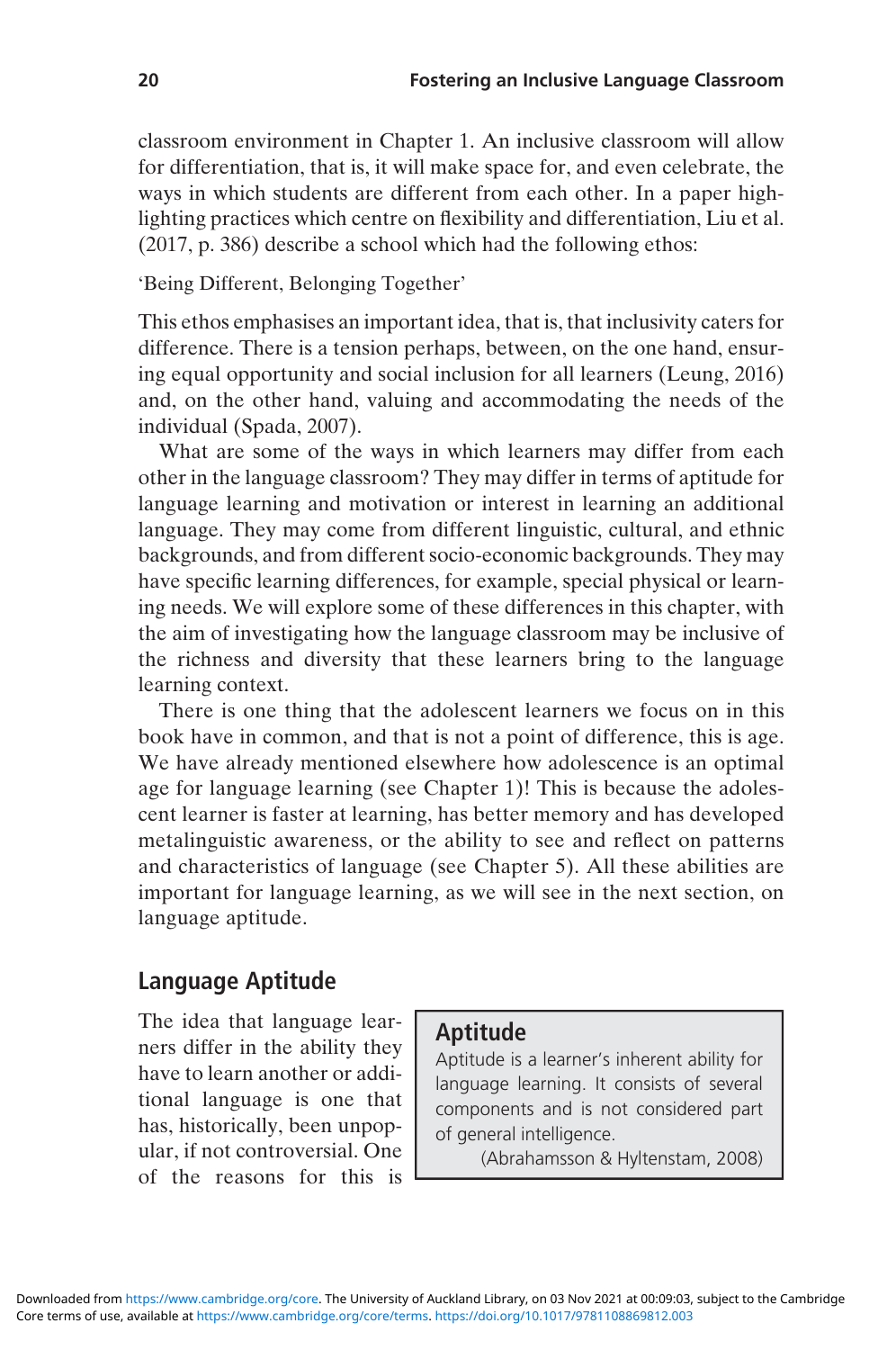that it is obvious that everyone, unless they have a disability, has the ability to learn language, if we consider learning a first language as evidence of this. Another perhaps no less important reason is that predictions about success and failure can be self-fulfilling. In other words, students can tend to live up to the expectations that teachers have of them. We discuss elsewhere in this book the importance of teacher expectations on learner achievement (see Chapter 1). Nonetheless, the notion of language aptitude has continued to interest researchers, and there is convincing evidence that the language

learning abilities that the learner brings to the classroom are important in facilitating language learning. This is considered all the more important given the differences that there may be for the learner between the experience of learning a first language and that of learning an additional language. The second or foreign language learner may have far less exposure to the language they are learning than they had to their first language(s) (see Chapter 3). Research suggests that it is exactly in this context, where the input is impoverished, that language aptitude is important (Wei, 2018). There is evidence to suggest that higher language aptitude can help the learner to make better use of the input they are exposed to, and so make greater progress in language acquisition. However, it is important to understand that lower language aptitude does not predict failure. Aptitude is only one of the individual difference factors that is believed to help account for learner success. We will discuss other important factors such as motivation elsewhere in this chapter.

The term 'language aptitude' can be misleading because it suggests that there is AN ability, and that this ability predicts success in language learning. However, 'language aptitude' refers to a cluster of cognitive factors that researchers believe are related to success in learning a foreign or second language (Dörnyei, 2005). The three main components of language aptitude are:

- 1 Language analytic ability. This refers to the ability to see patterns and regularities in language and to develop an understanding of how language 'works'. It underlines the learning of the grammatical structures of a language.
- 2 Phonemic encoding ability. This relates to the ability to associate symbols and sounds. It is associated with the ability to decode aural language and to express oneself orally.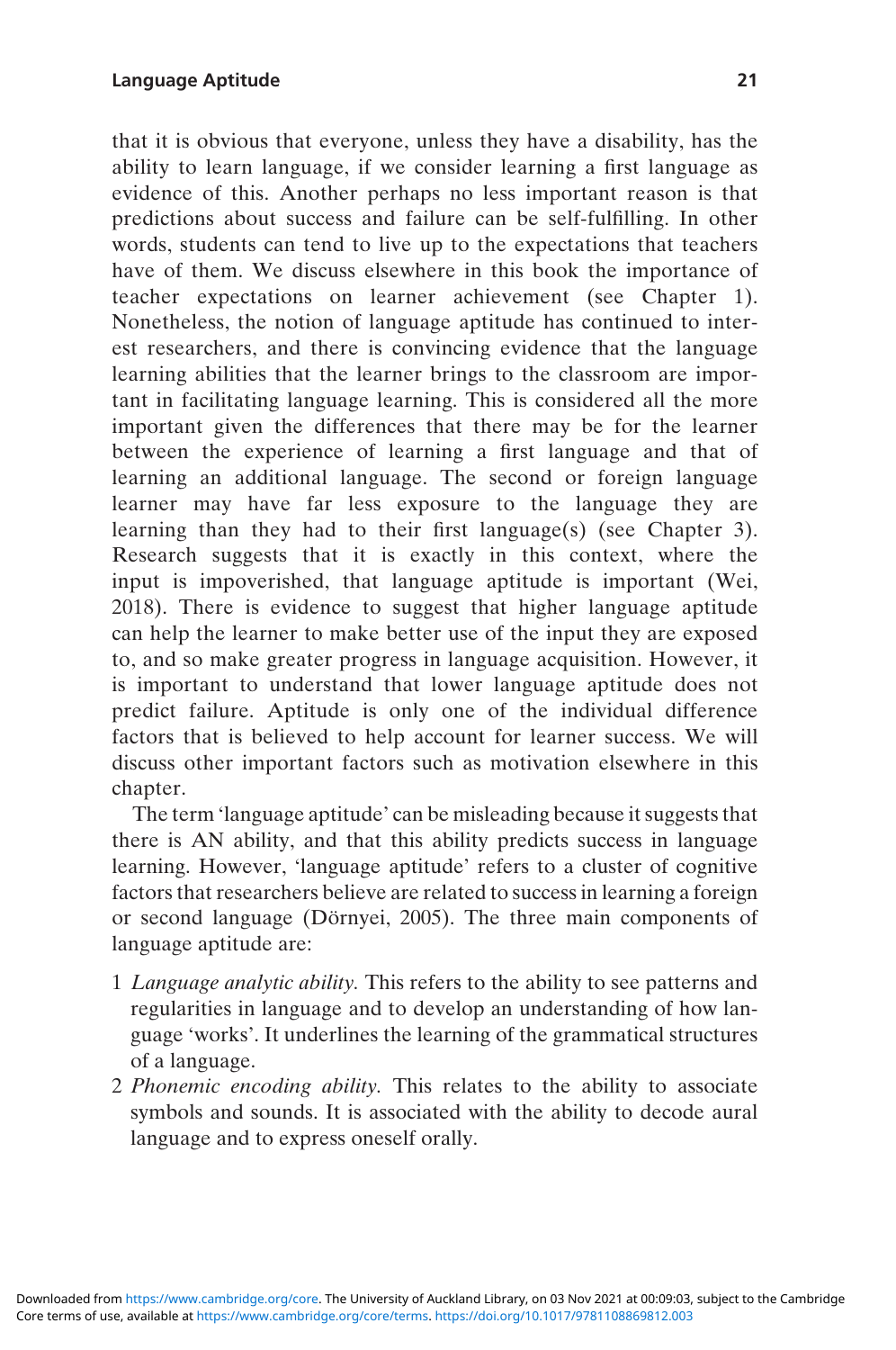3. Memory. Of all the components of language aptitude, understanding about memory is the one that has changed the most over time. Current thinking refers to 'working memory' as being important for language learning. Working memory is a complicated construct that is involved in the storage and processing of information (Miyake & Friedman, 1998).

#### Working Memory

A temporary memory storage system that processes and rehearses information (Baddeley, 2003).

An example is when someone looks up an address and remembers it, often repeating it verbally, until they have written it down, after which it will probably exit working memory.

We mention elsewhere in this book the importance of noticing or attention (see Chapter 5). The learner, especially the beginner learner, has to work hard to make sense of the language input that they receive. They need to both store and process information and because much information is new rather than familiar, memory capacity is stretched to the full. Those learners who have greater capacity to store and process information in working memory are believed to be more successful language learners. This is because they have an advantage in making use of the input they receive, particularly the aural input, or input that they hear. With a better working memory capacity, they are better able to process this information that is temporary (unlike written input), and which they hear under a time constraint.

Language aptitude is not an 'all or nothing thing'. It is quite possible to be strong in one or more components and weak in another or others. It is also important to emphasise that weaker language aptitude does not mean that a student will not be able to learn an additional language. In a class of learners, it is likely that there is quite a wide range of language aptitude profiles. That is, there may well be learners who vary considerably in terms of the strengths they might have in different components of language aptitude. Furthermore, it is unlikely that the teacher will know in what areas of aptitude individual students have particular strengths or weaknesses. One of the reasons for this is that testing for language aptitude is highly specialised and usually done for research rather than for instructional purposes. It is even doubtful that 'aptitude' testing would benefit either the teacher or the learner. An experienced teacher will usually have some understanding of the particular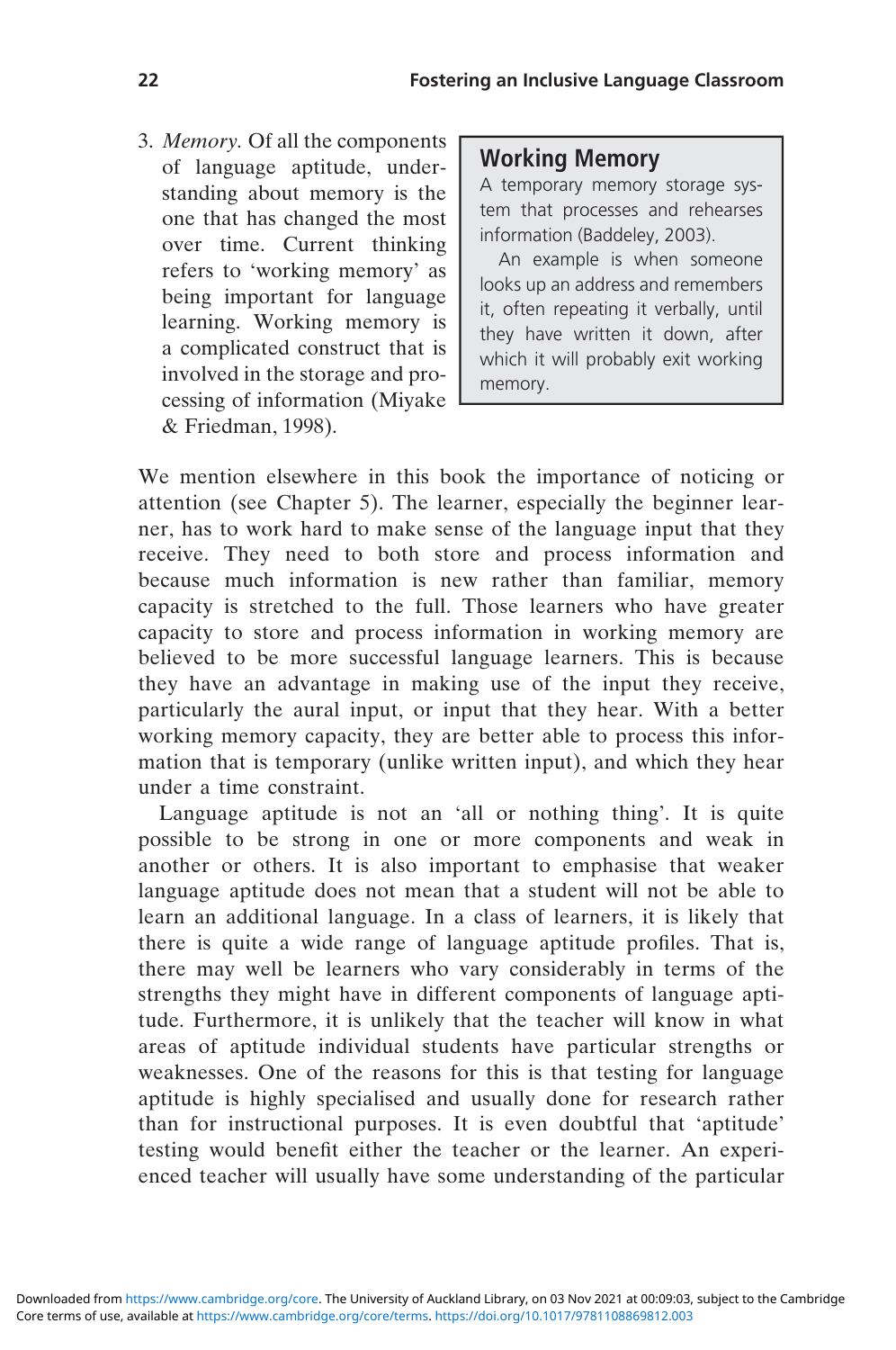#### Motivation 23

strengths of individual students, and it is arguable whether aptitude testing would contribute in any way to this knowledge. For example, we will see in a later section of this chapter how Jessica knows that Emily, a student with learning difficulties, has problems with French grammar, but has a 'good ear', and that this has helped her develop a good French accent.

The question remains then of how the teacher can best cater to the different aptitude strengths and weaknesses of the students they have in their class. Research has suggested that giving learners explicit information about the language they are learning, including grammar rules and explanations, is important because it tends to even out differences that there might be for learners in terms of aptitude (Erlam, 2005). In other words, it tends to 'level the playing field' and provide the type of instruction that all learners can benefit from. Another principle that is important in catering for the range of individual needs that there may be in the language classroom is to make sure that there is variety. In particular, it is important to have tasks that vary in modality. Some students, for example, will find it easier to learn through what they hear or through auditory channels, whereas others will find it easier to process information visually. Other learners may enjoy learning kinaesthetically, for example, singing action songs or being involved in role plays/drama. These different ways of processing information can help learners with different aptitude strengths learn in a way that is likely to advantage them more.



The teacher needs to consider not only the different ways of learning that students bring to the classroom in relation to their strengths and needs, but also their interests and preferences. We will consider the importance of student motivation and interest in learning in the next section.

#### **Motivation**

We asked teachers in some of the classes that we observed the following question: What, for you, are the challenges of teaching adolescents?

Here are some of the answers that we received: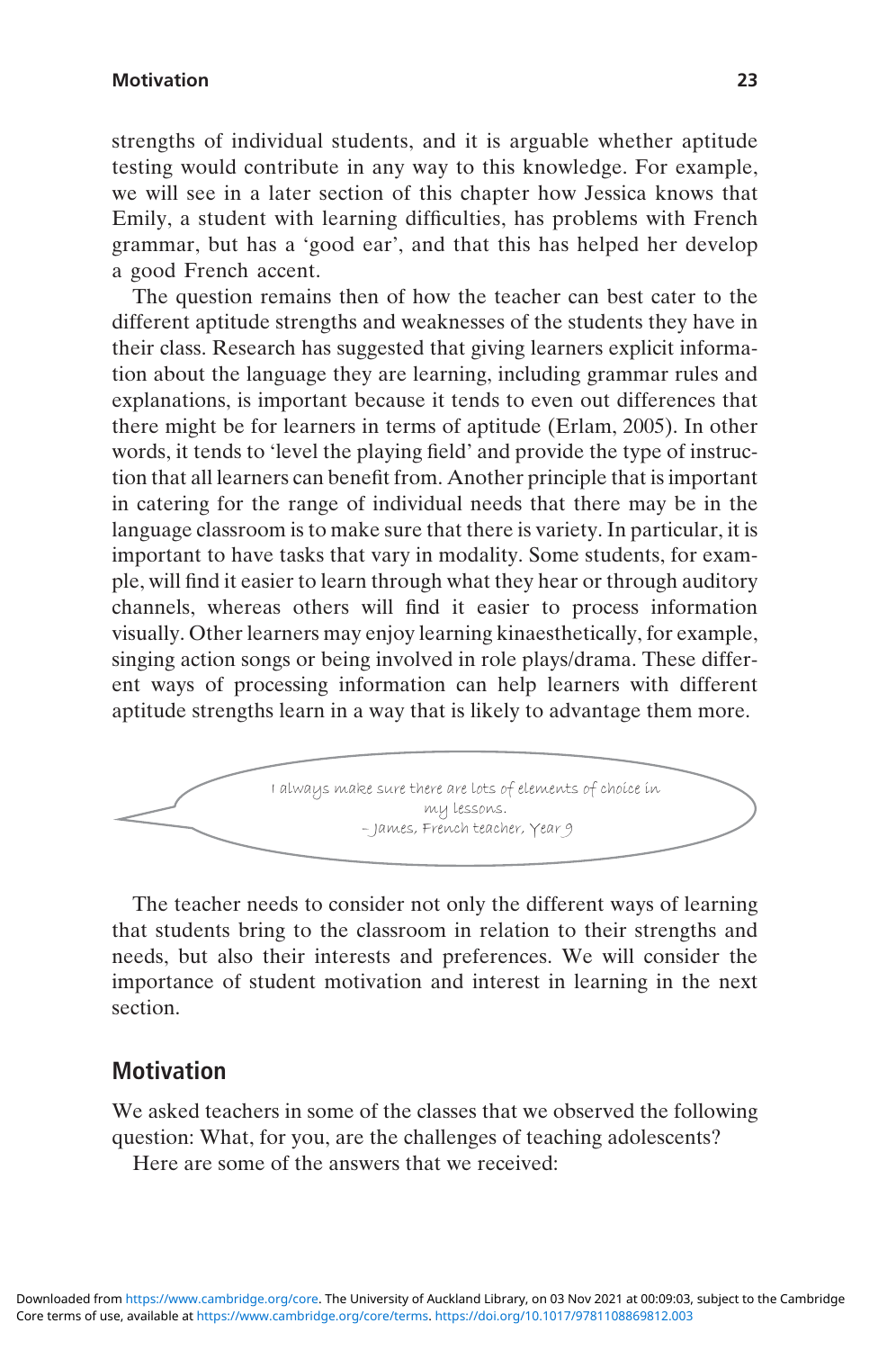

Teachers cannot change the language aptitude profiles that characterise the learners they have in their classroom, but they can do a lot to make learning a fun and motivating experience. In fact, it is hard to overestimate the importance of motivation in accounting for success in the language classroom.

Firstly, what does the research literature tell us about motivation and the adolescent? A general principle about motivation is that it is not static; it changes over time. Research suggests there is a decline in motivation for academic learning that extends over the school years, but that, interestingly, it picks up again around secondary school (at approximately 14+ years). Adolescent girls will be

#### **Motivation**

Motivation can be intrinsic or extrinsic. Intrinsic motivation comes from within an individual, while extrinsic motivation is imposed on the individual by external influences. Intrinsic motivation is more powerful for language learning.

(Dörnyei, 2005)

more motivated than boys, and this is even more likely to be the case for the language classroom (Dotterer, McHale, & Crouter, 2009). Motivation will not only change over time, it will also vary according to the individual. Motivation for learning a particular language will also depend on the social context (Vötter & Treter, 2009). Factors that will influence motivation include, amongst others, the image that the target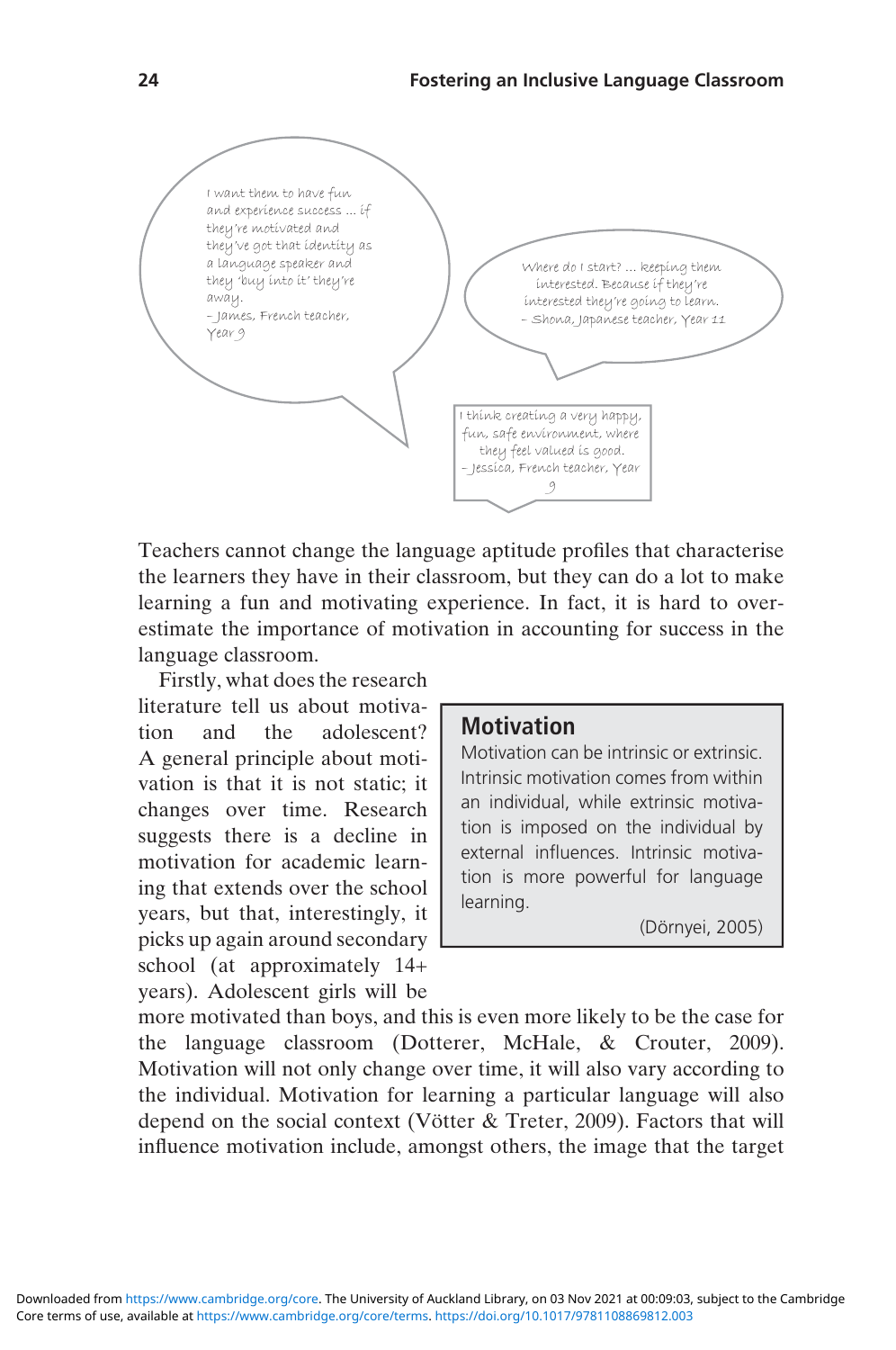language culture and country has. Not surprisingly, a positive image will increase interest in learning the language (Riemer, 2010; Salomo, 2014). Researchers found that, for learning German, the pleasure of learning a language, feeling positive about German as a language and having friends/relatives in German-speaking countries were all intrinsic motivators. On the other hand, being obliged to learn German by a parent or parents, or for a job, were examples of extrinsic motivation (Riemer, 2010; Salomo, 2014); less effective because learners had a sense of 'having to' learn rather than 'wanting to'.

A leading researcher in the area of motivation for language learning, Zoltan Dörnyei (2005), believes that the image that the language learner

has of him/herself speaking the language in the future is very important. This is called the 'ideal L2 self' and is an example of an intrinsic type of motivation. The ideal L2 self is one of the best predictor variables of how much energy and effort learners are willing to put into learning a language (Dörnyei & Ushioda, 2009). However, some learners in the foreign language learning con-

#### Motivation and the Self

In education, the ideal self is a useful concept. It refers to the 'characteristics that someone would ideally like to possess. It includes our hopes, aspirations, and wishes'.

(Hadfield & Dörnyei, 2013, p. 22)

texts we have been describing may not have made an active choice to learn an additional language. In other words, they may have been required to study a language because of school policy or timetabling/ subject choice pressures. For these learners the motivation may be extrinsic and may not come from any image that they have of themselves as future speakers of the language. However, even though they may not, initially, have high levels of motivation, it is possible that they may develop the incentive to engage with language learning (Dörnyei, 2009). This will be more likely if the language learning experience is enjoyable and one at which they experience success.

Researchers in the field of education (Deci & Ryan, 1985), as well as in the field of language learning (Dörnyei, 1994, 2009; Noels, 2001), have recognised the impact on motivation of the learning experience itself, such as the teacher, the curriculum, learning materials, and one's peer group. It is not surprising that there is a relationship between learners' classroom experiences and their ongoing willingness to persevere in learning. In the language classroom, these positive experiences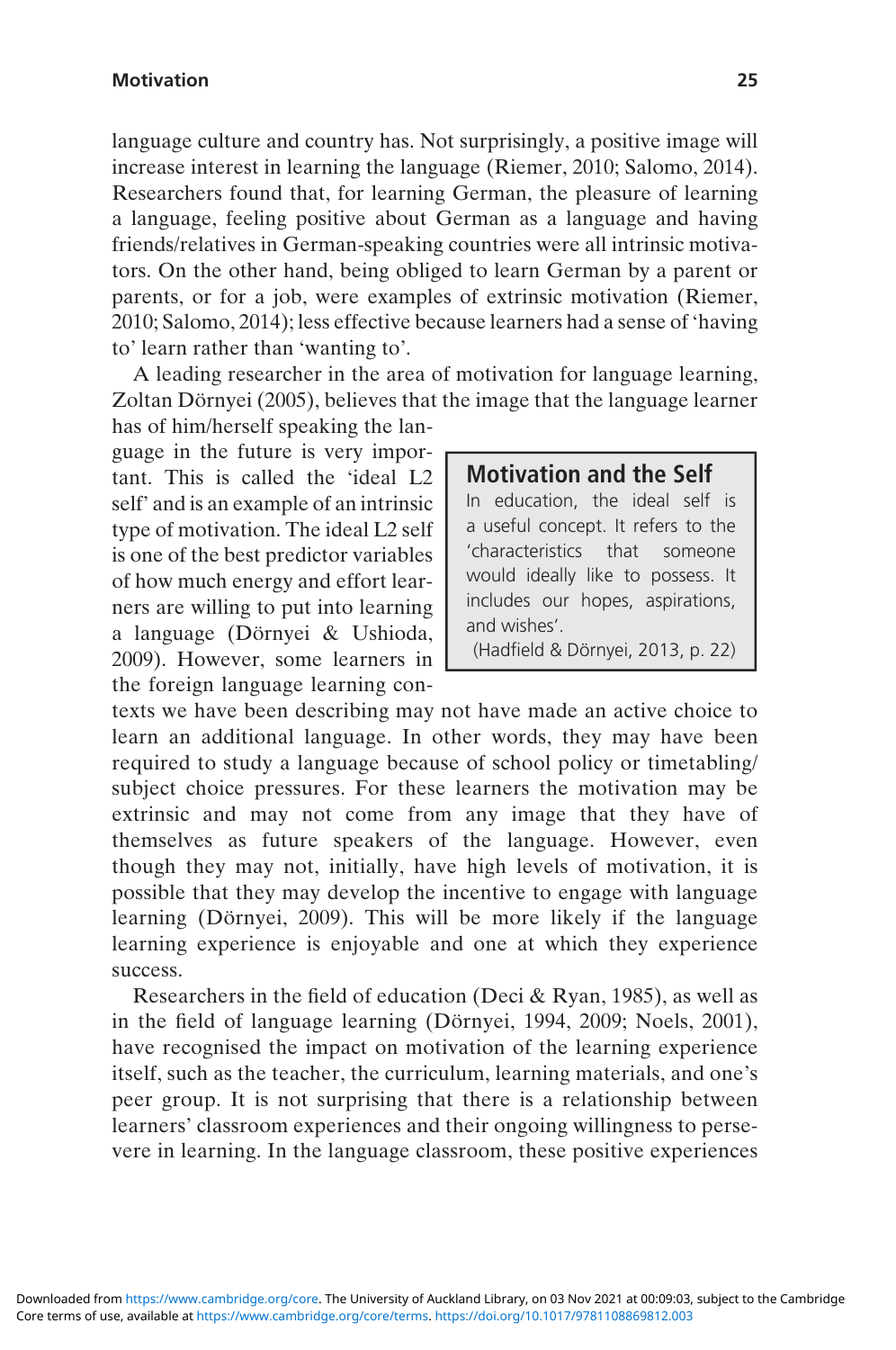

Figure 2.1 Motivation and the language learner

of learning will help learners establish images of themselves as language users (Kormos, Kiddle, & Csizér, 2011). In other words, there is a link between students' positive experiences of language learning in the classroom and their ability to imagine themselves as competent L2 speakers (i.e. the ideal L2 self). These have a reciprocal relationship with each other and are both important in accounting for ongoing motivation for the language learner to persist with and invest effort in learning. We can see this depicted in Figure 2.1.

The teacher, therefore, has a lot of responsibility to ensure that language learning is an enjoyable experience for the learner!

A concept that is related to that of motivation and that has interested researchers working in education is that of engagement.

#### Engagement

Engagement is a term that is often used to describe the degree to which students are involved in a task or activity. It has been defined as a 'state of heightened attention and involvement' (Philp & Duchesne, 2016, p. 3). Fredericks, Blumenfeld, and Paris (2004) describe three types of engagement: behavioural, emotional, and cognitive (see Figure 2.2). Behavioural engagement draws on the notion of participation: the extent to which the student makes an effort in academic tasks/class activities and persists to complete these. Emotional engagement is determined by students' reactions to school, the curriculum, the teacher, and their peers. These reactions can, of course, be both negative and positive. Key to cognitive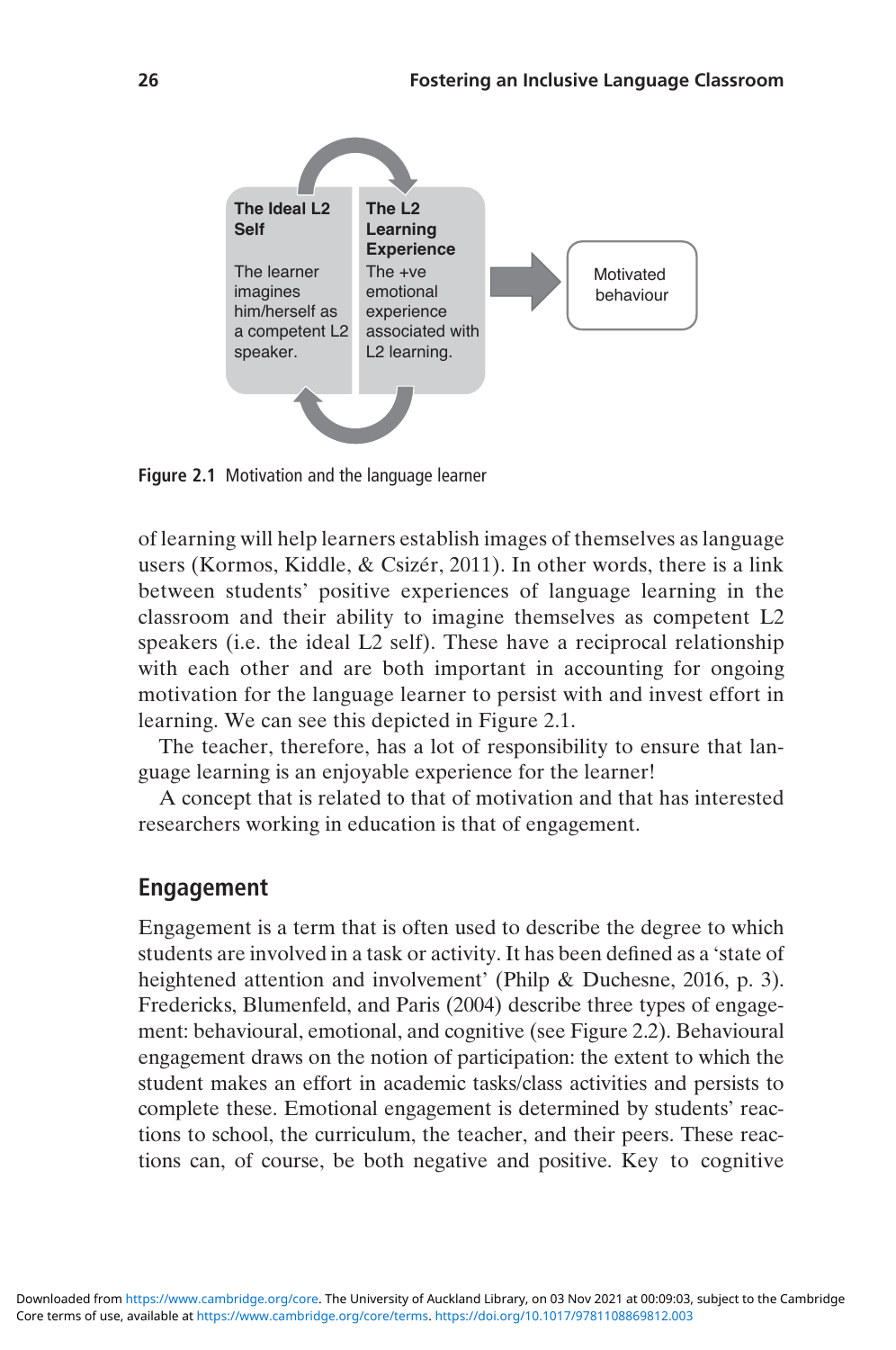

Figure 2.2 Engagement and the classroom learner

engagement is the idea of investment, that is, the willingness on the part of the student to put in the sustained level of attention required to complete classroom work and master difficult skills.

Another dimension of engagement, which is relevant to situations where students are working together, is the notion of social engagement. Social engagement is determined by the willingness that students have to collaborate on the task they are completing, to listen to each other, and to support and encourage each other (Lambert, Philp, & Nakamura, 2017).

Engagement is an important concept because student engagement will be key to achievement. It is also important because it is presumed to be malleable. In other words, the teacher is likely to be able to change learner engagement but less likely to be able to have a significant impact on the individual strengths and characteristics that learners bring to the classroom. The research literature suggests that there are a number of factors that impact on learner engagement. Some of these will not be surprising, because we have discussed them before, in Chapter 1. For example, teacher support and peer support can influence student engagement. Students who feel supported and cared for by their teachers and who also feel accepted by their peers are more likely to engage positively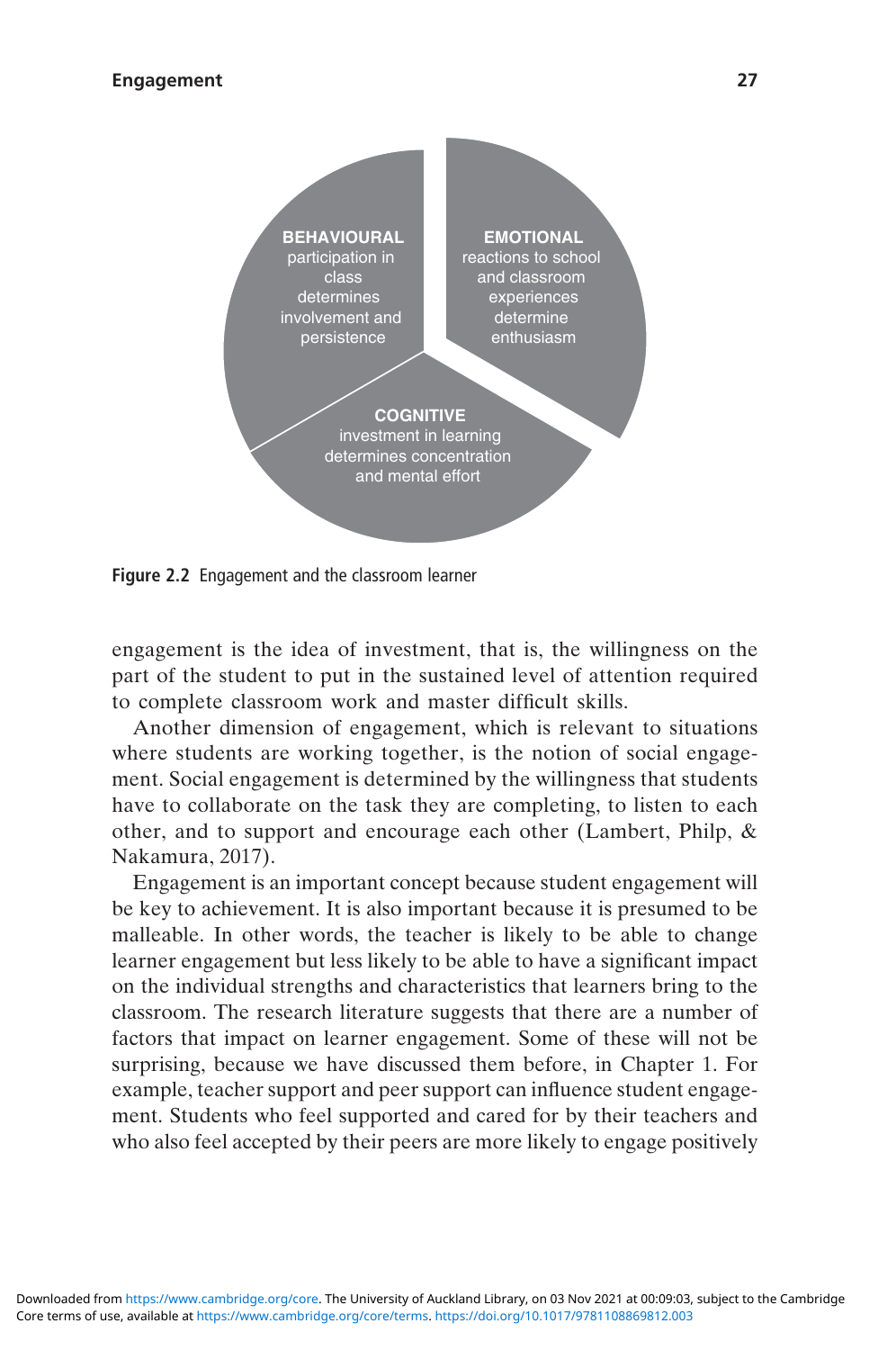in learning. The structure of the classroom is also an important influence on student engagement. Teachers who are clear in their expectations and who provide consistent responses to students are



more likely to foster higher levels of student engagement. Supporting students to be autonomous can also impact positively on engagement. A way of doing this is to offer students choices in terms of classwork. Finally, the characteristics of the tasks and activities that students work at are also important in determining investment in learning. Authentic and challenging tasks, for example, are more likely to lead to higher engagement (Fredericks et al., 2004). What else can we find out about the types of tasks that might appeal to adolescents?

In many classrooms, it is the teacher and not the student who will determine the activities or tasks that learners undertake. Yet the characteristics of the activity/task that the teacher chooses will be crucial in determining to what extent learners are willing to persist and work at it. What are the types of topics and activities that are likely to appeal to adolescents?

### Engaging Adolescents

Topics need to allow adolescents the chance to speak, write, and act as themselves. Teachers need to think about how they can 'personalise' work.

Adolescents want to test their language abilities beyond the walls of the classroom. They need authentic encounters with language and with speakers of the language. Teachers need to set up opportunities for learners to use the language to communicate, to be 'users' of the language and not just 'learners'. For example, they could use digital media to set up online exchanges (see Chapter 7).

Songs and lyrics play a major part in teenagers' lives. Narratives, in particular teen and young adult fiction, are important in that they allow learners to explore their own lives and issues relevant to them in a non-threatening way. The adolescent appreciates the freedom to either empathise with or distance themselves from the characters.

Teenagers want to be taken seriously in decision-making and negotiation of classroom procedures. They want to be involved in choosing texts and topics.

(Legutke, 2012)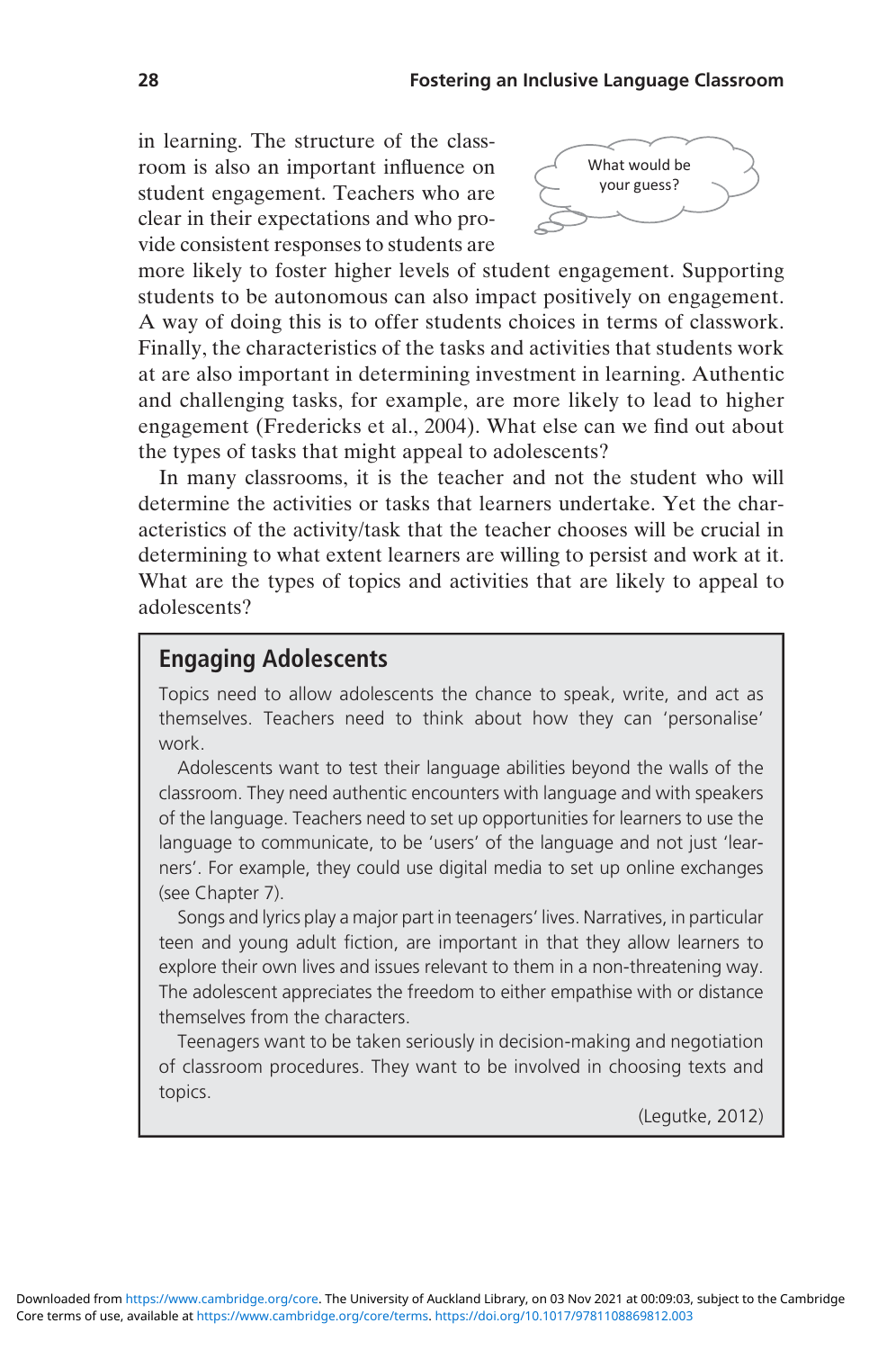| <b>Table 2.1</b> Aspects of lessons that students reported enjoying |                                                              |  |
|---------------------------------------------------------------------|--------------------------------------------------------------|--|
| They enjoyed                                                        | No. of students who referred to this<br>aspect of the lesson |  |
| the opportunity to work or interact with<br>others in the class     | 41                                                           |  |
| a particular activity or game                                       | 31                                                           |  |
| learning something                                                  | 18                                                           |  |
| the opportunity to move around the class/do<br>an activity outdoors | 14                                                           |  |
| speaking in the target language                                     | 14                                                           |  |
| winning a game/getting a prize                                      | 06                                                           |  |
| the teacher's enthusiasm                                            | 03                                                           |  |
| Total number of comments                                            | 127                                                          |  |

In one Chinese class, a group of young men (aged approximately 14 years) went around the school on a digital Scavenger Hunt (see Chapter 7) designed for them by their teacher.

We asked 122 adolescents in 8 different language classes, studying Japanese, French, Spanish, and Chinese, how much they enjoyed their language lessons. We got them to rate the lessons on a scale of 1 to 5, with 5 being 'very enjoyable' and 1 being 'really not enjoyable'. Of these students, ninety-nine rated their lessons as 4 or 5, in terms of enjoyment. We then asked them to tell us what they liked about the lesson. Students could give more than one answer to this question. We list in Table 2.1 the main reasons that students gave for enjoying these lessons.

Given the literature on the importance of friendship and peers for the adolescent (Cook et al., 2007; Wentzel et al., 2004), we should not be surprised that nearly half of the ninety-nine students taking part in our questionnaire found their lessons enjoyable because they had opportunities to interact in pairs, or work together in small groups. Some of the students who said that they liked interacting with classmates also wrote on their questionnaires that they appreciated being able to choose who they worked with. We can conclude from this data that the teachers of these classes had been able to set up classroom environments where there was trust and supportive positive relationships between students. Such a supportive environment was likely to promote opportunities for language learning. We need to point out that the teachers we observed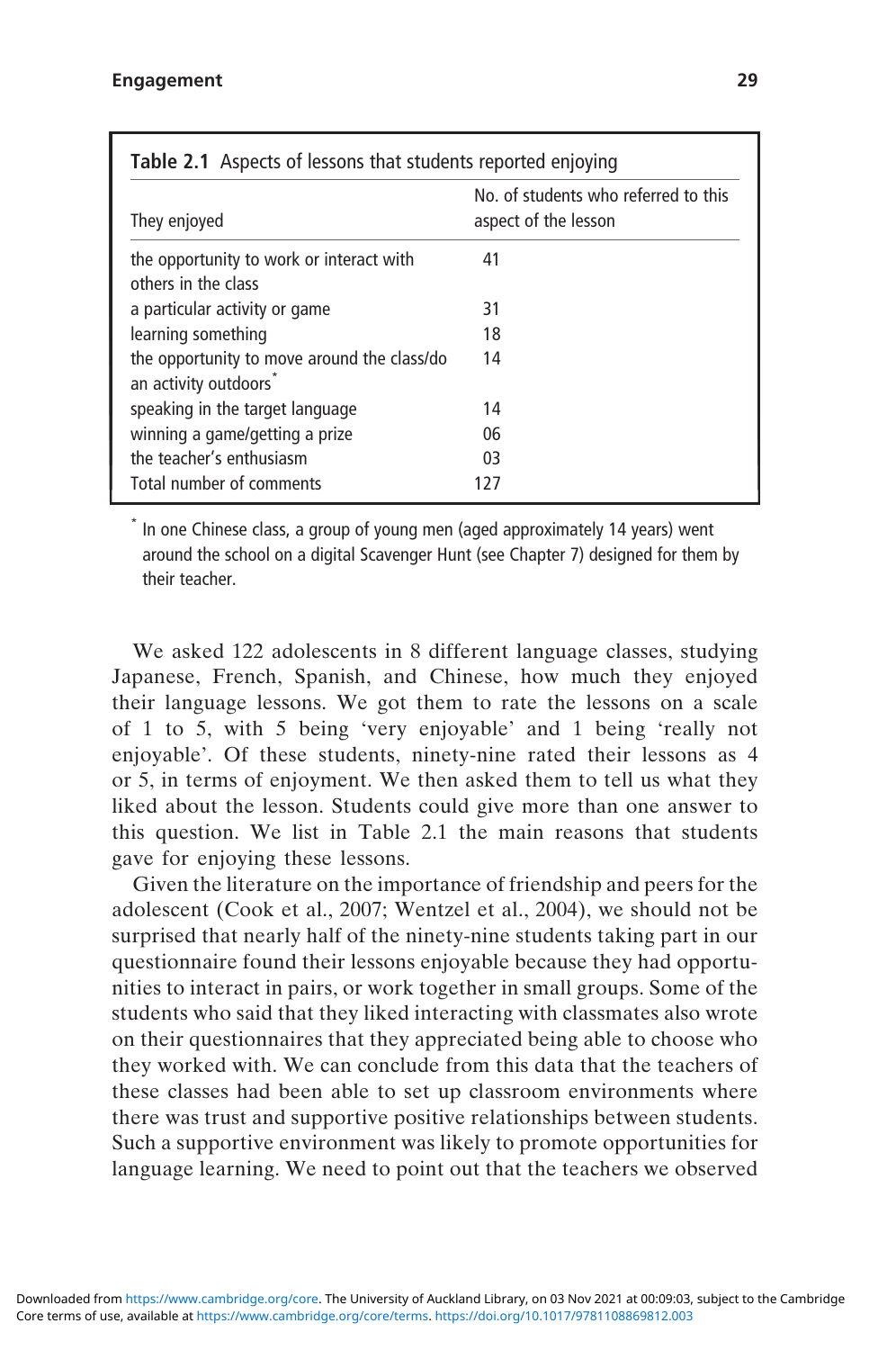| Table 2.2 Class activities/games students reported enjoying                                                                                |           |  |  |
|--------------------------------------------------------------------------------------------------------------------------------------------|-----------|--|--|
| Activity                                                                                                                                   | Classroom |  |  |
| Charades – one student had to mime a sport and others had to<br>quess what it was                                                          | Japanese  |  |  |
| Categorising sports – sports had to be put into categories according<br>to whether they were individual/pair/team sports                   | Japanese  |  |  |
| Giving opinions about TV programmes - students compared<br>favourite TV programmes                                                         | Spanish   |  |  |
| Snakes and Ladders                                                                                                                         | Spanish   |  |  |
| An online quiz competition (see Chapter 7)                                                                                                 | Spanish   |  |  |
| Watching the film <i>Viva Cuba</i>                                                                                                         | Spanish   |  |  |
| A Scavenger Hunt                                                                                                                           | Mandarin  |  |  |
| A 'gap-share' activity $-$ students had to work together to complete<br>Chinese secondary school timetables to learn about school in China | Mandarin  |  |  |
| Interview – students interviewed each other to find out what their<br>lives were like when they were 6 years old                           | French    |  |  |

were all very experienced, in other words, setting up supportive classroom environments, like these teachers did, may take some time to achieve.

In addition, thirty-one students also referred to specific activities that they enjoyed doing in class, and there were a further six mentions of winning a game or getting a prize as a result of doing these activities. We list in Table 2.2 some of the activities that the adolescents reported enjoying.

What stands out about many of these activities/games is that they are modelled on the sorts of activities that are part of the 'real world'. In other words, most children/adolescents will have had the opportunity to take part in a Scavenger Hunt, play Charades or Snakes and Ladders outside of the language classroom. In the classrooms we observed the teacher had adapted them and made them appropriate for use in the language classroom. These activities, used in the classroom, were 'authentic' and gave learners opportunities to use the language to communicate and be language 'users' and not just 'learners'. Other activities (e.g. giving opinions about TV programmes/talking about one's childhood) gave learners the chance to use language in a personalised way, that is, to be themselves (Legutke, 2012).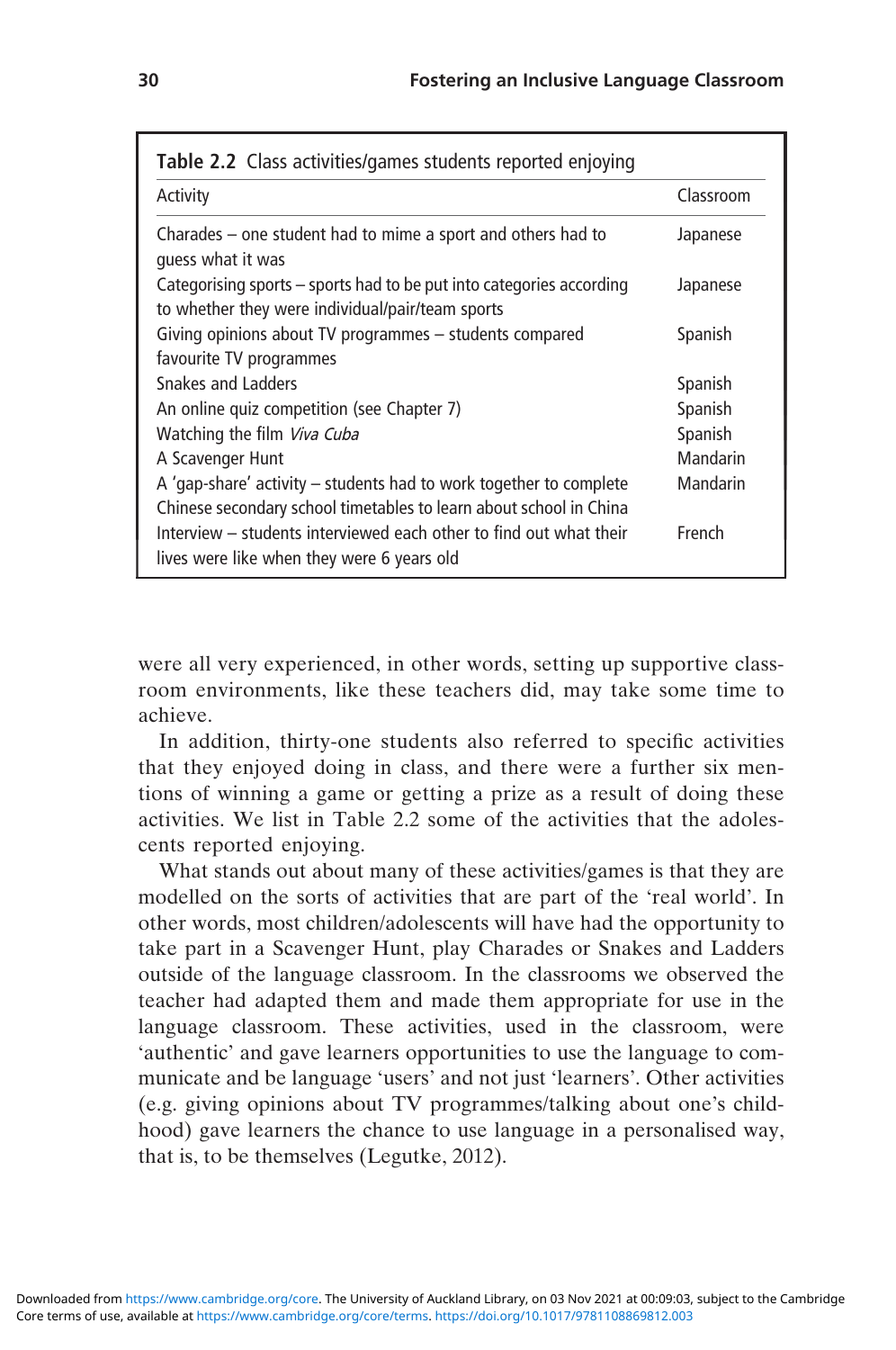#### The Inclusive Multilingual Language Classroom 31

One high school teacher wanted to explore a very specific issue in her class of 16-year-old English language learners. Inspired by research she had read (Lambert et al., 2017), she set up a research project to determine whether students were more engaged when working at tasks designed by their teacher, containing fictitious ideas and events, or tasks which were related to experiences and events in their own lives. She had twelve students work in pairs to complete two tasks where they had to prepare stories to tell the rest of the class. In the first task they were given a picture story by the teacher and in the second task they were allowed to tell their own personal story. She found higher levels of engagement when students were allowed to determine the content of and tell their own stories (Vatansever, 2018). Here are some of the comments that the students in this study made.



We can perhaps summarise the topic of engagement by looking at what Fredricks et al. (2004) say about the individual needs that students bring to the classroom. They suggest that, if these individual needs are met by the classroom, engagement can be promoted. These needs, along with our comments, are listed in Table 2.3.

A language classroom that fosters a caring and supportive learning environment may have to cater for learners from diverse cultural and linguistic backgrounds. Liu et al. (2017) highlight how, increasingly, schools have become more diverse. In the next section, we will discuss the challenges for the teacher in establishing environments that include the multilingual learner.

#### The Inclusive Multilingual Language Classroom

The language classroom can be a 'safer' place for the multilingual learner whose first language(s) may be different from that of some of their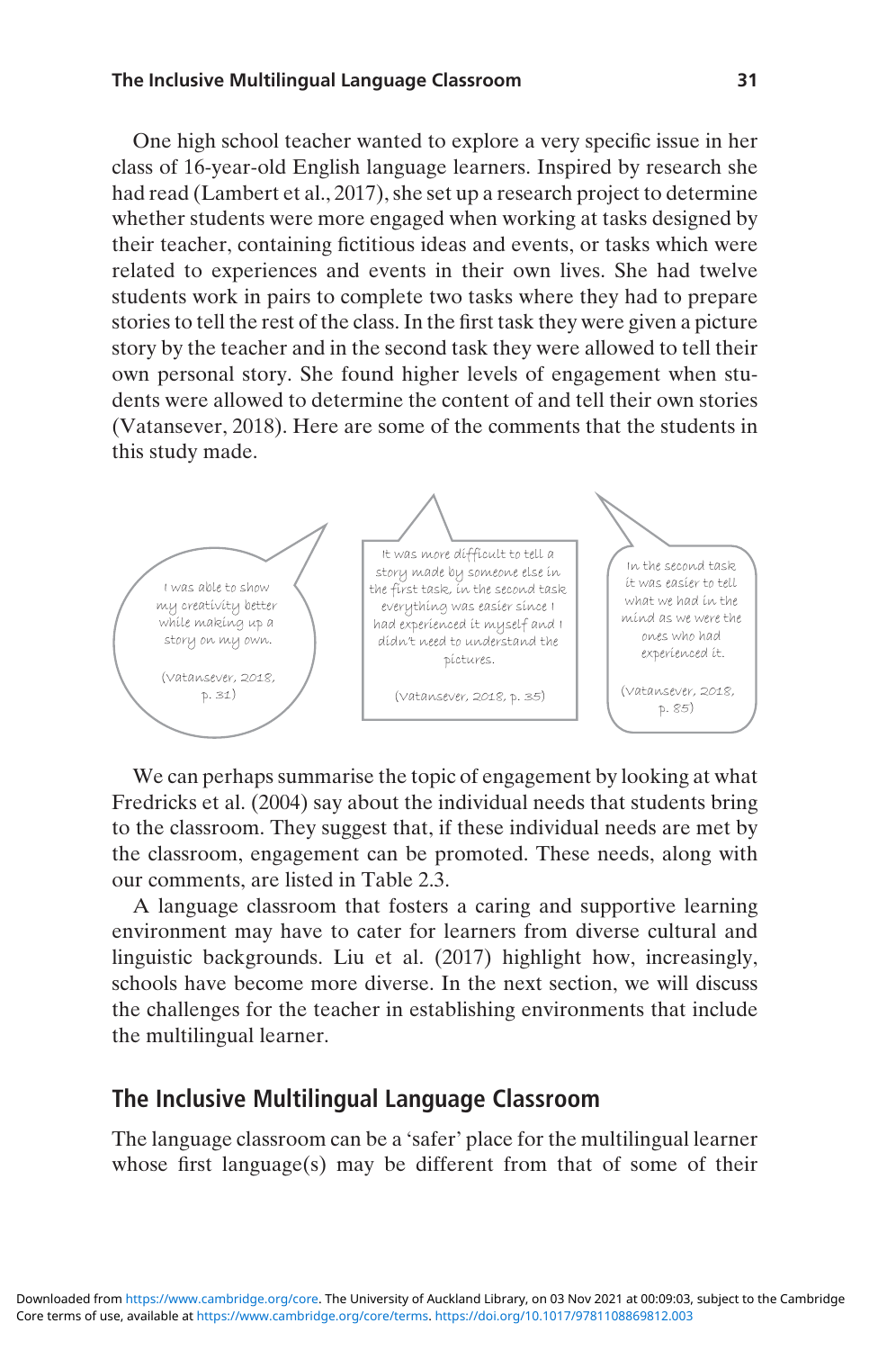|               | <b>Table 2.3</b> Individual needs of students                                                                                                                                                                                                         |                                                                                                                                                                                                     |  |
|---------------|-------------------------------------------------------------------------------------------------------------------------------------------------------------------------------------------------------------------------------------------------------|-----------------------------------------------------------------------------------------------------------------------------------------------------------------------------------------------------|--|
|               | Individual needs                                                                                                                                                                                                                                      | Comment                                                                                                                                                                                             |  |
| 1             | Need for relatedness - students need<br>to feel that they 'belong', and that the<br>classroom is a caring and supportive<br>environment                                                                                                               | This has been a constant theme of this<br>chapter, first introduced in Chapter 1.                                                                                                                   |  |
| $\mathfrak z$ | Need for $autonomy - students need$<br>to feel they 'want to' work at<br>classroom tasks and activities rather<br>than that they 'have to'. Giving choice<br>in the classroom is one way in which<br>students' need for autonomy can be<br>satisfied. | In this chapter, we have investigated<br>the types of tasks that students might<br>'want to' work at.<br>In one example, students appreciated<br>being able to choose their own stories<br>to tell. |  |
| 3             | Need for competence - students<br>need to know what they should do to<br>achieve/succeed.                                                                                                                                                             | In Table 2.1 a number of students<br>reported that a highlight of the<br>lesson for them was that they<br>experienced the success of learning<br>something. Experiencing success is<br>motivating!  |  |

classmates. This is because the multilingual learner may be at less of a disadvantage when learning a foreign or additional language than they are in other subject areas. They will, firstly, most likely already be 'language aware' as a result of knowing more than one language and they can draw on this knowledge. Secondly, if the teacher does not depend on the use of the first language (L1) of the majority of learners to teach the target language, the multilingual learner will not be disadvantaged if they have lower proficiency in this language.

The language classroom can be an ideal place for the multilingual learner to experience inclusion. For these students to engage academically, it is crucial that the approach to teaching and the interactions that take place in the classroom affirm their identities (Cummins, 2015). How can this happen? Firstly, students need to be encouraged to maintain their heritage linguistic identity (Liu et al., 2017). The first or heritage language and culture needs to be acknowledged (Gray, 2012), and celebrated (Liu et al., 2017). Some schools have, for example, 'International Days/Weeks' where students are able to share aspects of their culture and language with their peers. Teachers can also make positive cultural and contextual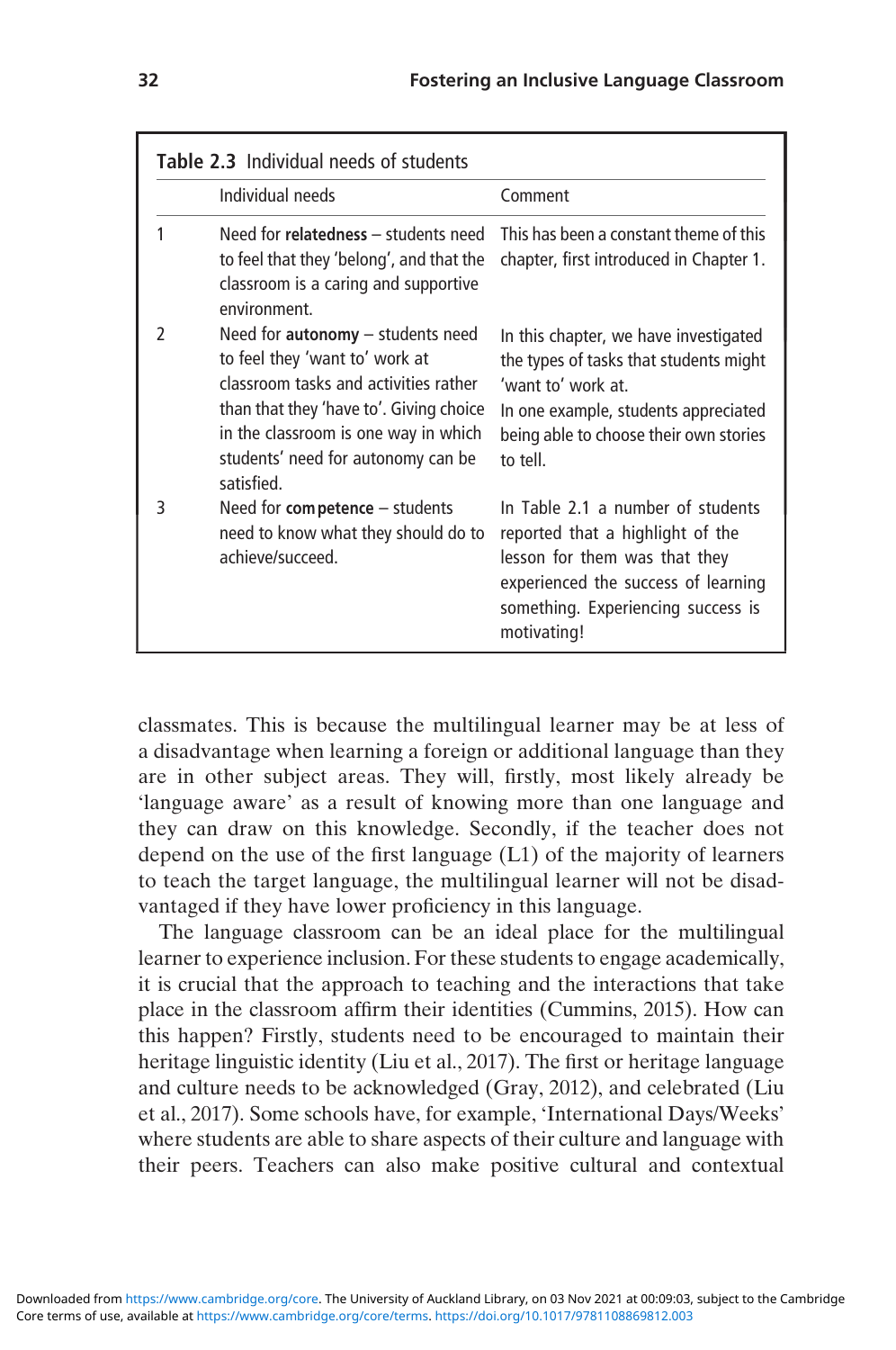references, which create resonance, or encourage students to do this themselves. The language teacher may be able to make comparisons between the target language and the learner's other language(s), or ask the student how, in their language(s), a particular meaning might be expressed.

It is also possible that the multilingual learner is a heritage speaker of the language that is being taught! In this case, the challenge for the teacher will be to create learning opportunities that provide challenge for such learners. These learners may, in particular, need help with literacy; their reading and writing skills may be inferior to their ability to understand and produce spoken language. On the other hand, these students may be a valuable 'expert' resource for teachers to draw on.

In this next section, we focus on the learner who comes to the language classroom needing to learn in a different way.

### Accommodating the Learner with Specific Learning Differences

Some learners may have specific differences which will have consequences for language learning. However, McColl (2005) claims that there are no 'special needs' groups of young people who should be excluded from the language classroom, although she does suggest that such a decision might be advisable in individual cases. In a survey she conducted of 4,000 adolescents attending special schools in Scotland, half were learning a foreign language and half were not. The half who were *not* learning a language had a range of difficulties: visual or hearing impairment, learning difficulties, communication disorders, and social/emotional or behavioural disorders. However, what was surprising was that those who *were* learning another language, and successfully, were represented in all these same categories. In making the case for including learners with special educational needs in the language classroom, McColl (2005) stresses that it is important that the language teacher is able to collaborate with and draw on the expertise of support specialists.

The way that we view and talk about disability is important because it will determine how we act towards those who have a disability. Judit Kormos and Anne Margaret Smith (2012) choose to use the expression 'specific learning difference' (SpLD), claiming that this is a more positive way of viewing these learners, acknowledging their individuality and the different way that they have of perceiving the world.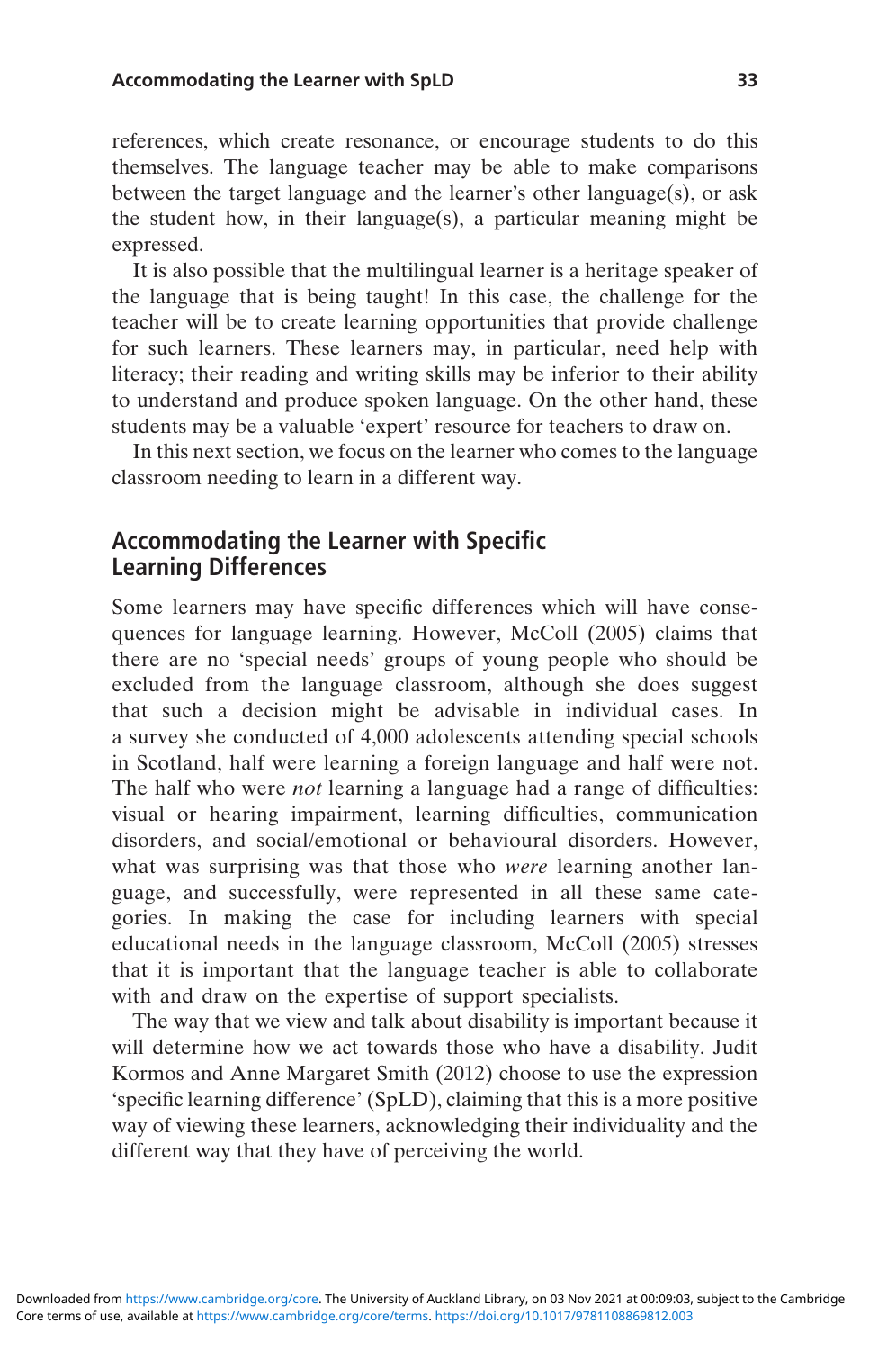## An Interactional View of Disabilities

This view acknowledges that the difficulties an individual may face interact with barriers in the environment. This impedes their full participation in society (Frederickson & Cline, 2002).

This perspective helps us to understand the strengths and weaknesses of learners with SpLDs and how they may be supported in their learning contexts.

Some of the types oflearning differences that a teacher may come across in the classroom include: dyslexia, autism, and attention deficit or hyperactivity disorders (ADHD).

It is important for the language teacher to:

- identify if the reason a student is making slow progress is due to a learning difference;
- understand how the SpLD may affect learning processes and outcomes; and
- know how to best provide support for this learner in the classroom.

While it is likely that a student with a SpLD is also experiencing problems with their first or home language, these may be more evident when they have the opportunity to learn an additional language (Kormos & Smith, 2012). Jessica tells of how she was the first one to diagnose a SpLD in one of the students in her Year 9 French class.

[No one] ever said 'Emily has a problem with learning literacy' and I said it on day 2 ... and her mum was really thankful and as a result Emily's had heaps of academic testing and there's been huge amounts of things said about her.

Kormos & Smith (2012) describe some simple tasks that can help establish potential signs of a SpLD for teachers who are familiar with the first language(s) (L1) of their students. These include asking the learner to:

- spell words in their L1;
- read aloud in their L1 and then say what the passage they read was about;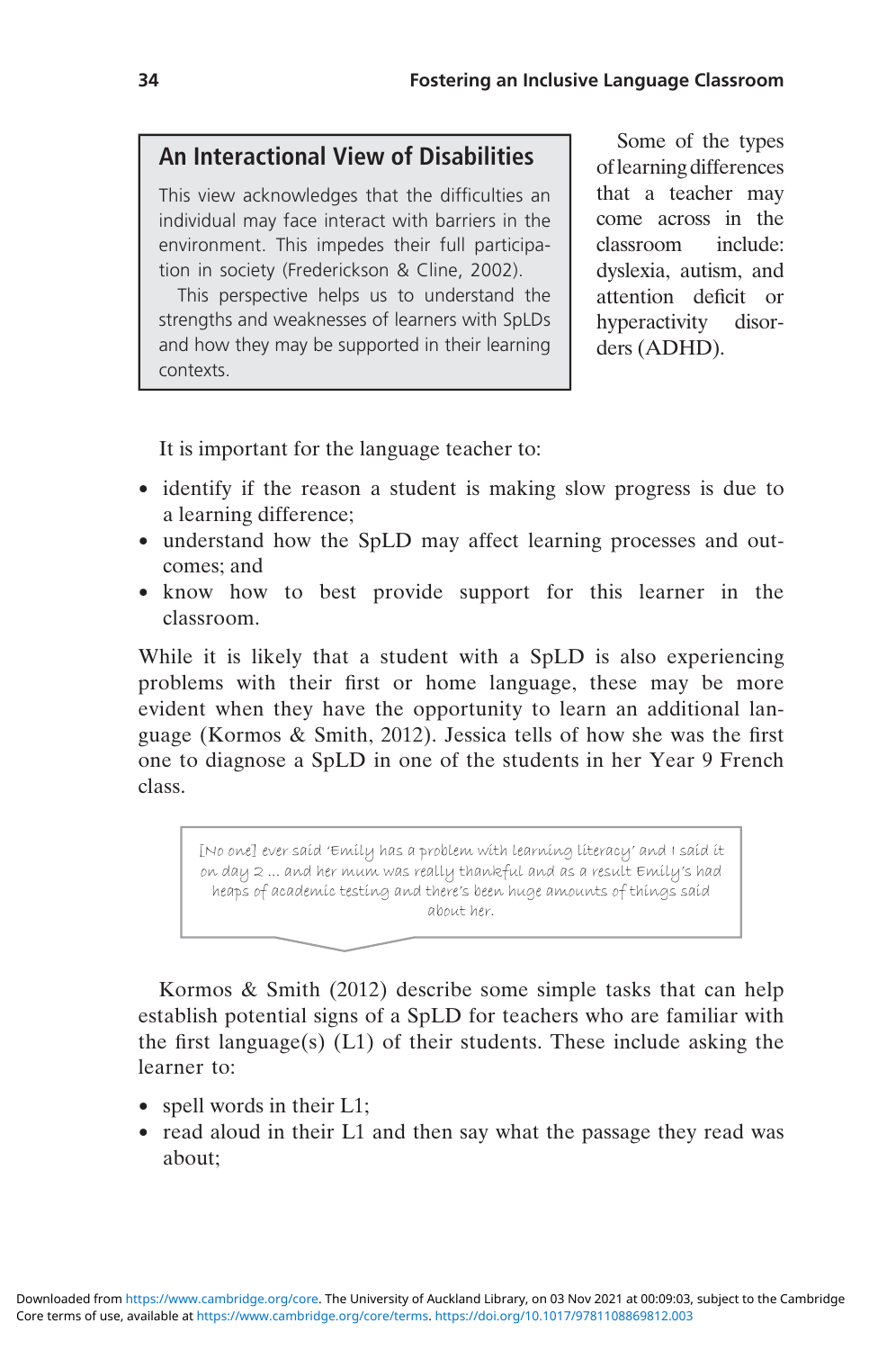- write in their L1 to a time limit (say ten minutes); and
- read 'non-words' that are similar to words in their L1 (e.g. in English words like 'tep' or 'plinfer').

In the foreign language classroom, learners with SpLDs may fall behind their peers in many areas of language learning. They may have difficulties with:

- writing, spelling, and reading;
- acquiring new vocabulary and grammar; and
- acquiring the pronunciation of new sounds and syllable patterns.

These problems with learning another language are heightened in a context where there is limited exposure to the language, which is true of many foreign language learning contexts. These learners may not face the same type or severity of problem if they have the chance to be immersed in the target language and the opportunity to use it for communication on a daily basis (Kormos & Smith, 2012). The potential consequence for these students is, perhaps not surprisingly, a lack of motivation for continuing to learn a language,

a loss of confidence in their ability to do so, and reduction in self-esteem.

It is not possible, in this chapter, to deal extensively with the topic of how to help students with SpLDs. However, there are some general principles that can make a big difference to life in the language classroom for these SpLD learners. (We recommend Judit Kormos and Anne

### Accommodations

Accommodations are 'changes in the delivery of instruction, type of student performance, or method of assessment which do not significantly change the content or conceptual difficulty of the curriculum'. (Hallahan, Kauffman, & Pullen, 2009, p. 64)

Margaret Smith's book (2012) Teaching Languages to Students with Specific Learning Differences, for a very readable and much more comprehensive coverage of this topic.) Landrum and McDuffie (2010) say that accommodations are necessary to support the needs of students with educational difficulties.

Perhaps the most important principle, a constant theme in this chapter, is that the learner needs to feel included in the language classroom. Jessica mentions this with respect to the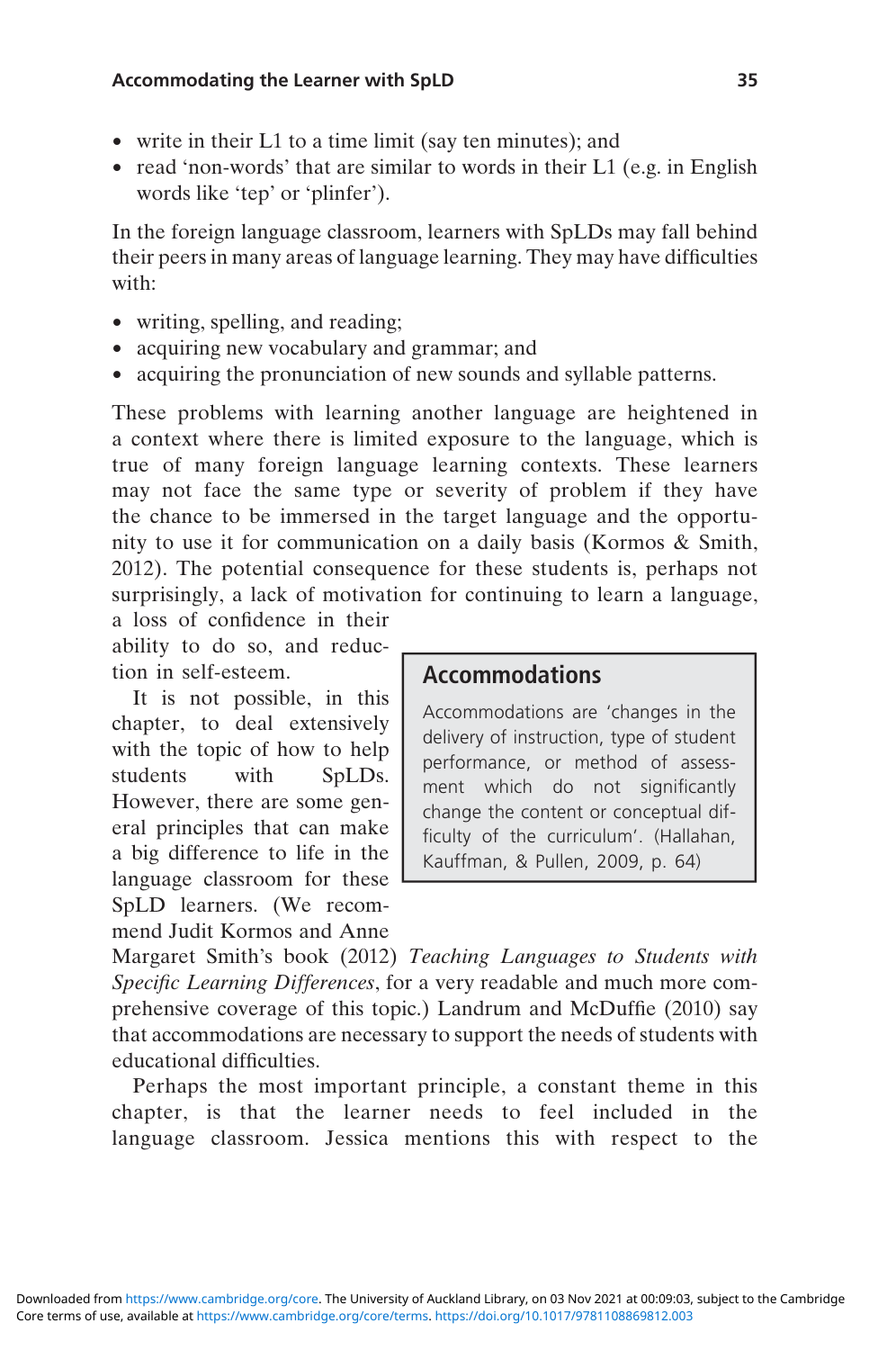student, Emily, mentioned earlier, who had, as Jessica had established, a SpLD.



Also important is the awareness and understanding that the teacher develops of the particular learning processes and strategies that the student with a SpLD brings to the classroom. Again, Jessica talks about Emily, demonstrating that she understands both the strengths and weaknesses that she has for language learning.



In an inclusive classroom, the teacher can adjust the curriculum and teaching methods to meet the needs of all students. This may also mean that assessment requirements need to be changed to meet the needs of SpLD students. Jessica explains how she does this for a group of weaker students in her class:

For the weaker ones I've got probably about five in my class now. I just want them to enjoy learning French, that's my bottom line I want to encourage them, People like Emily I just encourage, I don't expect a lot – if they don't do well in tests I don't actually really want to give their test mark back. At the beginning of the year I did, but I thought 'I really feel wrong giving someone a test back when they got four out of twenty', it's really disheartening when they're obviously trying their hardest.

In the dialogue shown below, we have specific examples of how Jessica accommodates Emily who, as we have seen, comes to the language classroom with specific learning differences.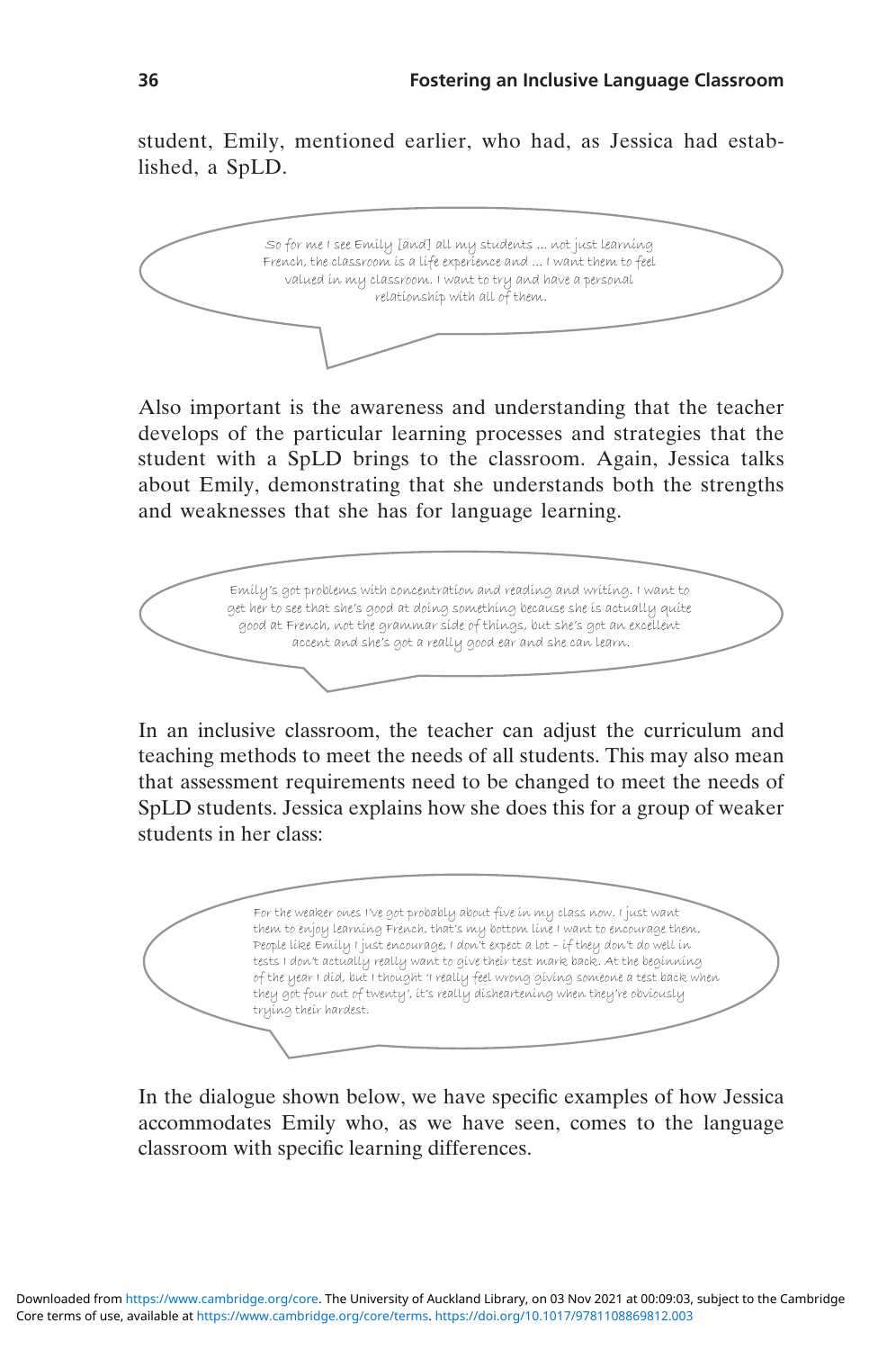

Often these students with specific learning differences will need instruction and explanations about language that are very explicit; they may be less able to notice and establish patterns in language without assistance. We mentioned earlier in this chapter that giving learners explicit information and explanations may help to even out differences that there might be for learners in terms of aptitude for learning and, also, provide the type of instruction that all can benefit from (Erlam, 2005).

A constant theme throughout this chapter has been that learners do not learn at the same pace or in the same way. We have therefore argued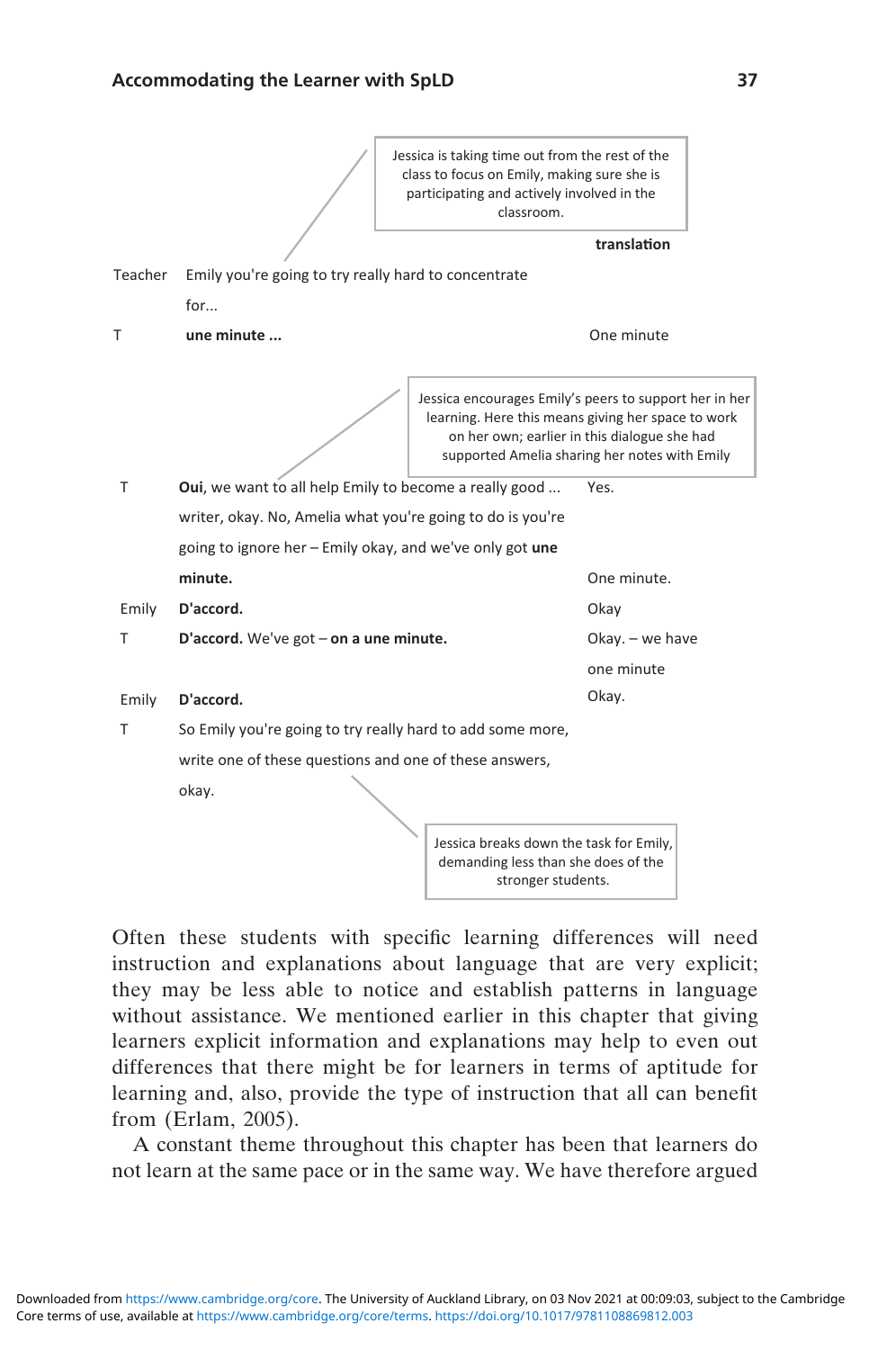for the need for differentiated instruction to ensure that the needs of all learners are met (Tomlinson, 2014). However, first the teacher needs to be able to establish what these needs might be.

### Discovering the Needs of the Individual Learner

If instruction is to vary according to students' learning profiles and their readiness to learn (Tomlinson et al., 2003), the challenge for the busy teacher is to have an adequate knowledge of the student as an individual. Formative assessment is vital for establishing students' readiness for learning and needs. Teachers will gain a lot of information about students informally as they observe their performance during their completion of classroom tasks and activities. In the ideal classroom, all these

#### Formative Assessment

Assessment 'for learning', rather than 'of learning'. In formative assessment, teachers obtain information about learners and their progress that helps them guide what they and their students will do next.

(Green, 2014, p. 14)

observations contribute to establishing a picture of the student as an individual, and help the teacher shape their practice so that it is maximally effective (Brown & Abeywickrama, 2010). At the same time, teachers will also gain information about learners more formally, for example, from looking at and marking their classwork. Formative assessment involves both informal, and more formal, ways of collecting information about learners (Nation & Macalister, 2010) (see Table 2.4).

In this chapter, we have covered some of the many 'differences' that might characterise learners in a language classroom. Unfortunately, we are not able to give advice about how to deal with all the individual needs

| Table 2.4 Implementing formative assessment in the classroom                 |                                                                                                                            |  |  |
|------------------------------------------------------------------------------|----------------------------------------------------------------------------------------------------------------------------|--|--|
| <b>Assessment Options</b>                                                    |                                                                                                                            |  |  |
| More formal                                                                  | Less formal                                                                                                                |  |  |
| tests<br>marked class/course work<br>homework<br>presentations<br>interviews | observing classwork<br>observing class participation<br>informal conversation with teacher<br>learner logs<br>project work |  |  |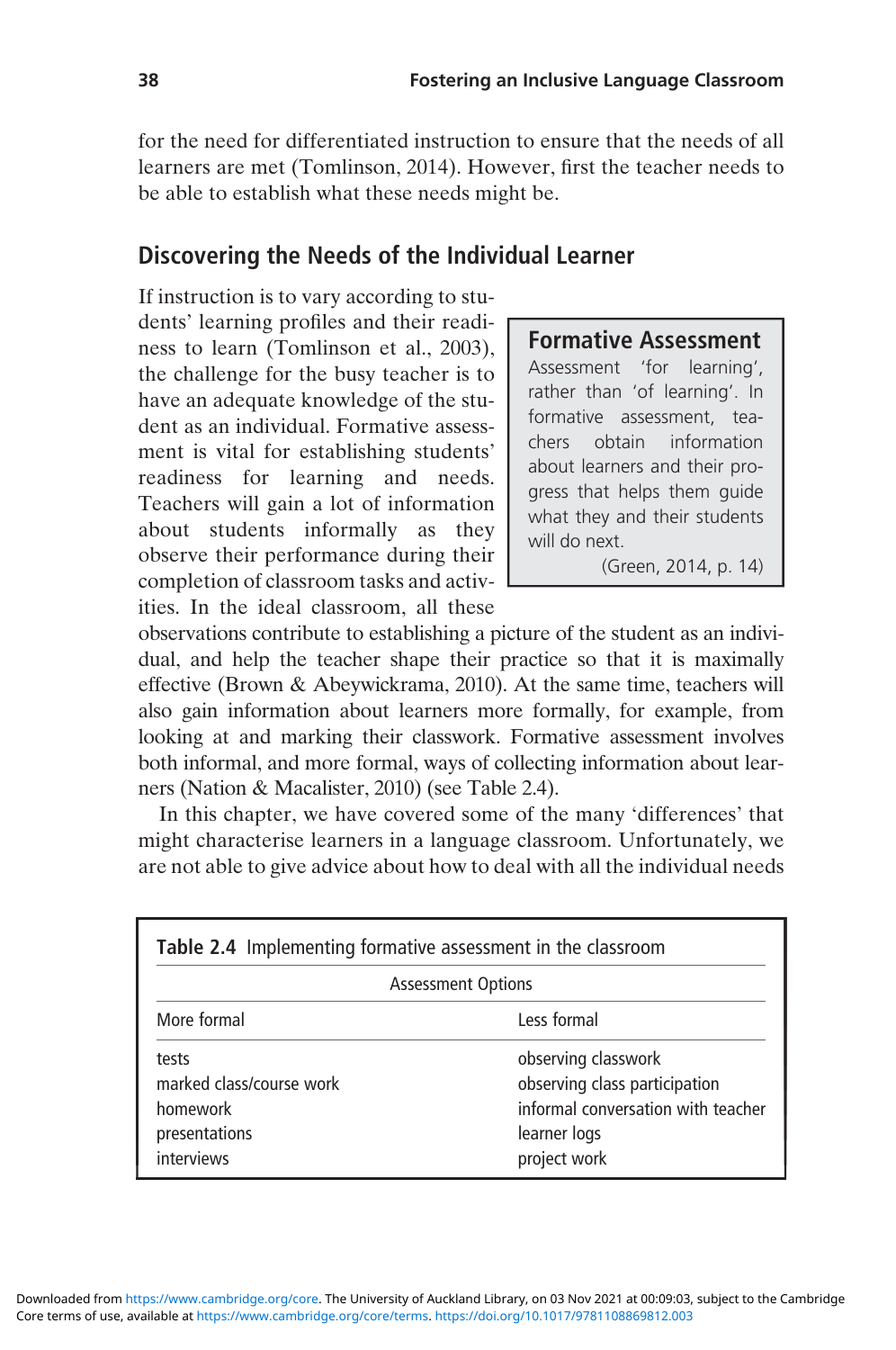that learners might have. A last 'individual difference' we will consider is one that Jessica identified in discussing one of her students, when we visited her classroom. This learner was very different from her peers in that she was exceptionally able.

## The Gifted or Very Able Student

Jessica describes the challenge of accommodating the learner she described as 'very gifted'.

So at the beginning of the year ... I identified that she was someone who was going to get bored very, very quickly and also was vocal about getting bored. So I wanted to make sure that I provided challenges for her.

The learning challenges that Jessica provided for this student included:

- giving her a grammar book (Jessica reports that she learnt to use a number of verb tenses, independently, from this grammar book);
- giving her opportunities to do free writing in French;
- talking to her exclusively in French;
- giving her books to read in French (e.g. Le Petit Prince); and
- encouraging her to sit the DELF scolaire (international exam) (she got the top mark for her region).

Jessica also identified a number of other students in her class who she described as 'very able'. She discusses the challenge of accommodating these students.

Often it's easier to extend them with reading and writing than it is with speaking ... the good thing about all these students is that they naturally want to extend themselves so all you have to do is provide the opportunity ... I always make sure there are lots of elements of choice in my lessons so they can work at their own pace.

We have, in this chapter, considered how students differ from each other in terms of strengths and weaknesses for language learning, in specific learning needs or differences, and in the interests and preferences they might have. In this next section, we describe how one teacher implemented a very different and specific approach to dealing with individual differences.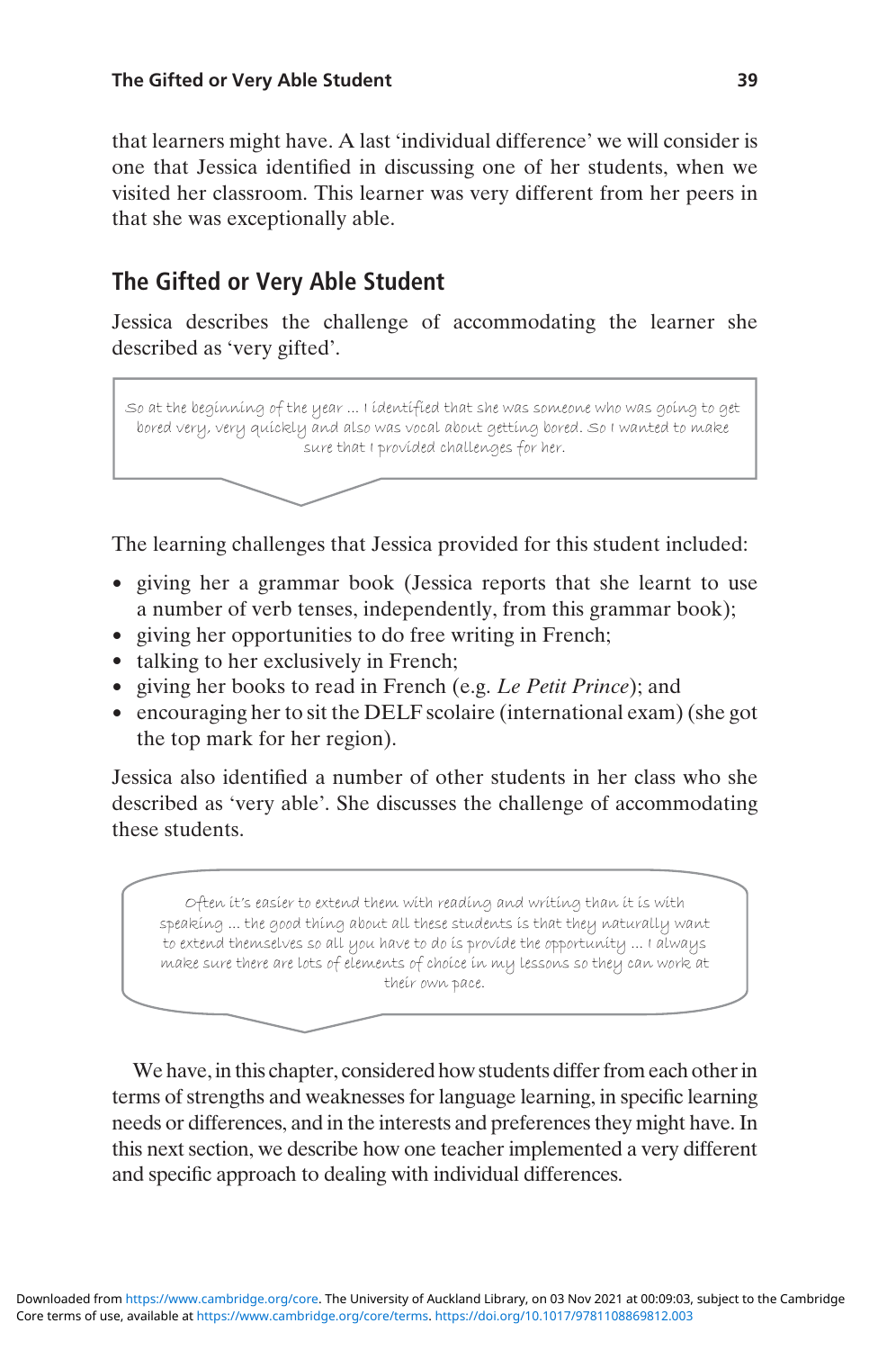## One Approach to Catering for the Individual in the Classroom

Annabel had been concerned about how to cater for differences in terms of the pace of learning of her students. She decided to implement what she termed: a 'flipped mastery class' (Abeysekera & Dawson, 2015).

> The kids that are going fast don't feel held back by the slower ones and the slower kids feel that they have enough time to learn the content before they get moved on. – Annabel, Mandarin teacher, Year 10

This is how she described her approach to teaching Mandarin:

- All content was delivered to students in an online video she described 'content' as 'introduction to a new unit, new grammar, new vocabulary, new characters'.
- As students watched these videos, they had to 'do' something; e.g. complete a worksheet.
- Students could watch the video as many times as they liked, at their own pace, and in their own time – it was available 24/7!
- After watching the videos, students worked at a range of activities in class, individually or in pairs/groups, at their own pace.
- The teacher was available, in class, to check on students and give them help as needed.
- Before students could move to another unit, they had to complete a 'mastery check', e.g. write a text or give a speech, to the teacher's satisfaction.
- If students were very slow to finish a unit, the teacher would select some activities they needed to complete and then move them on to another unit.

Annabel described these benefits for this approach to language teaching:

With flip mastery, yesterday, I was able to get around every single kid and have a chat with them one on one about where they're at and answer their questions. If I were just standing up the front, I wouldn't be able to be with the kids every day.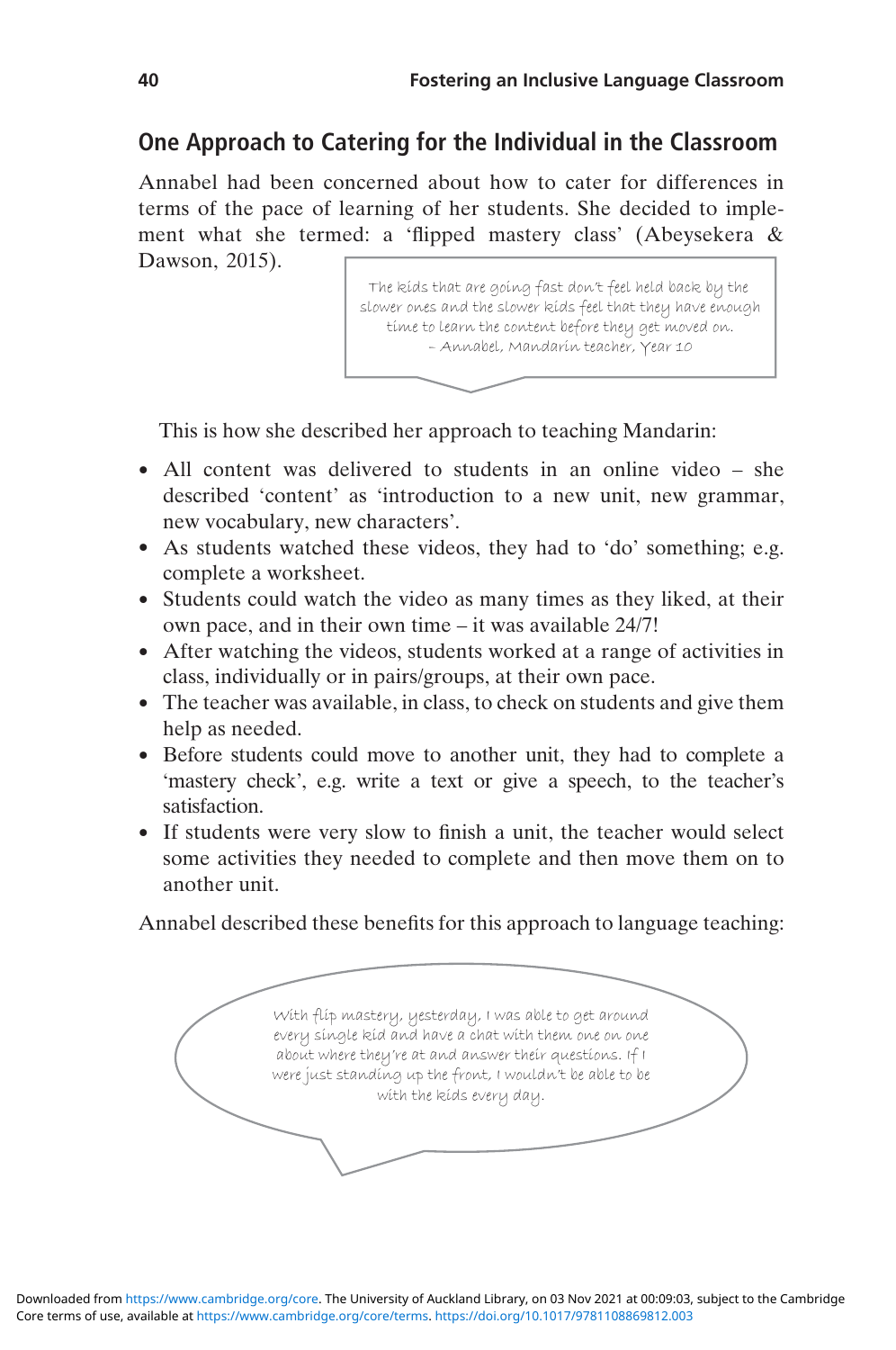## Summary of This Chapter

We have discussed the importance of a language classroom which is inclusive, and which also caters to the individual strengths and differences that the language learner brings to the language classroom. We have focused on some of these, whilst not being able to give advice about how to deal with all of the many 'differences' that might characterise learners in a language classroom. We have emphasised the importance of engaging students, providing them with activities and tasks which interest them, and motivating them to put in the sustained effort that is likely to lead to success in learning.

# Key Points

- The language classroom needs to be inclusive while also valuing and accommodating difference.
- Students vary in terms of language aptitude, and the strengths and weaknesses that they bring to the language classroom.
- Having a variety of types of classroom activity can help ensure that the needs of different learners are met. Some may cater for learners who find it easier to learn through what they hear, others, for those who like to process information visually or who learn kinaesthetically.
- Motivation will account for the effort that a learner is prepared to put into engaging with and completing work in class.
- A powerful motivator is the ideal L2 self; that is, the image that the learner has of him or herself being able to one day speak the language.
- Activities and tasks, which are interesting and enjoyable, will motivate the learner. For adolescents, these are likely to involve the opportunity to interact or work with peers and/or involve opportunities for students to use the language for real purposes.
- Some learners have specific learning differences and will need teachers to accommodate these, drawing on the advice of support specialists if necessary.
- Teachers need to carefully assess and observe learners to be able to ascertain their specific learning strengths, weaknesses, and needs.

## Reflection and Discussion

1 Reading about the components of language aptitude, do you see yourself (or another language learner you know well) being stronger in one or other of these? How might a teacher cater to these strengths?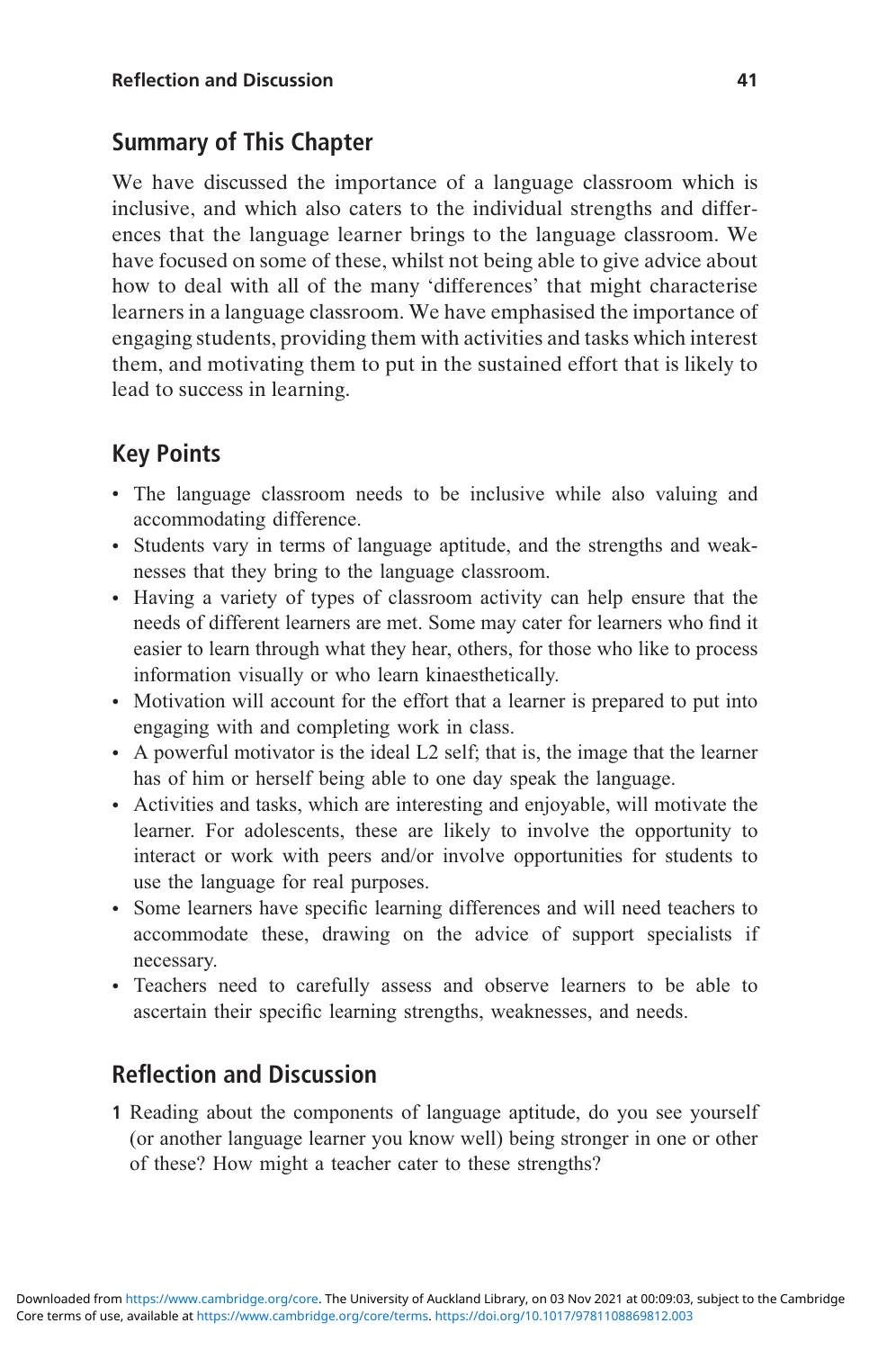- 2 In your own language learning experience, how powerful was the notion of the ideal L2 self?
- 3 The authors describe characteristics of topics and tasks that are likely to engage adolescents. Do you agree with them, in terms of your own experience? Why/why not?
- 4 Many of the students surveyed in this chapter enjoyed working in groups. What might teachers need to do to help ensure that students get the most out of group work in terms of learning?
- 5 In Table 2.2, the authors list a number of activities/games that students reported enjoying.

Could you use these in your context? How would your students respond? What do they enjoy?

OR

How typical were these of your language learning experiences? How would you respond as a learner to these types of activities?

- 6 Discuss the sorts of individual differences described in this chapter that you have encountered in classrooms with which you are familiar. What do these students need in order to be and feel included?
- 7 Have you ever had an extremely talented learner in your classroom and how did you accommodate them?

### Further Reading

Chung, K. K. H., & Lam, C. B. (2020). Cognitive linguistic skills underlying word reading and spelling difficulties in Chinese adolescents with dyslexia. Journal of Learning Disabilities, 53(1), 48–59.

This study explores difficulties in reading and spelling in both L1 and L2 for Hong Kong Chinese adolescents, in Grade 7, highlighting problems for students with dyslexia in both L1 and L2. The findings of this study highlight the importance of morphological awareness. The authors suggest that morphological awareness might

### Morphological Awareness

An understanding of how words are constructed of smaller units of meaning (or morphemes). For example, the word 'subway' consists of:

- 1 a prefix 'sub' meaning 'under'; and
- 2 the root word (morpheme) 'way'.

play a critical role in predicting word reading and spelling across languages, both for children with dyslexia, and for those without learning difficulties.